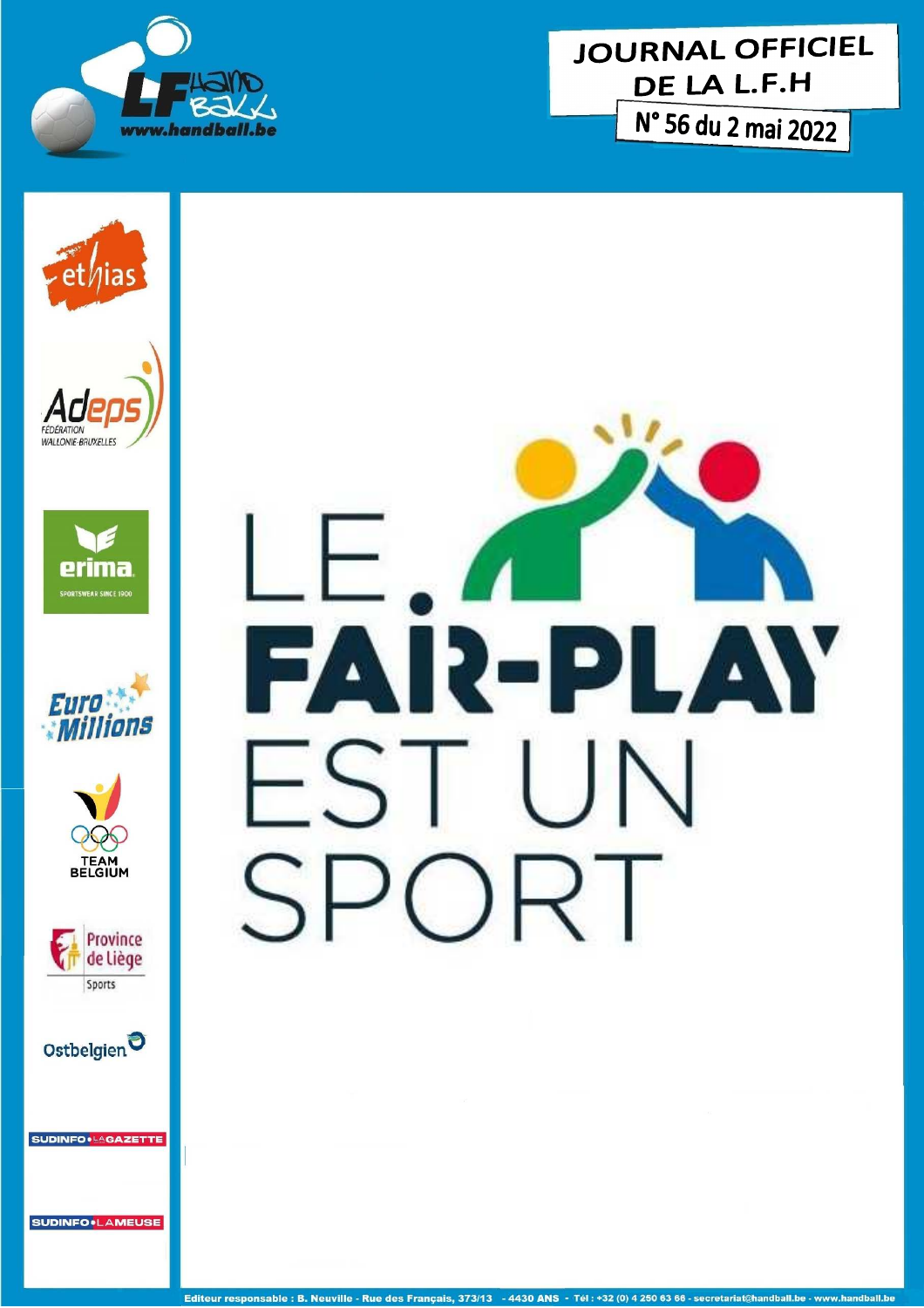# **Classements au 01.05.2022**

| G18 Cadets 2/A          |                |                |                |                     |         |         |              |
|-------------------------|----------------|----------------|----------------|---------------------|---------|---------|--------------|
| HC Visé BM              | 11             | 10             | 0              | 1                   | 405     | 253     | 20           |
| Ren. Montegnée          | 10             | 8              | 1              | 1                   | 366     | 244     | 17           |
| HC Kraainem             | 10             | 7              | 2              | 1                   | 363 241 |         | 16           |
| SHC Mont-sur-Marchienne | 11             | 5              | 0              | 6                   | 330     | 344     | 10           |
| HC Sprimont             | 11             | 4              | 2              | 5                   | 344     | 340     | 10           |
| Union Beynoise          | 11             | 3              | 3              | 5                   | 368     | 368     | 9            |
| HC Amay                 | 11             | $\mathbf{1}$   | $\mathbf 0$    | 10                  | 189     | 293     | 2            |
| H.B.C.C.R.              | 11             | $\mathbf 1$    | 0              | 10                  | 172     | 454     | 2            |
| G18 Cadets 2/B          |                |                |                |                     |         |         |              |
| HC Visé BM/R            | 2              | 2              | 0              | 0                   | 20      | 0       | 4            |
| KTSV Eupen              | 2              | $\mathbf 1$    | 0              | 1                   | 23      | 21      | 2            |
| HC Verviers             | $\overline{2}$ | 0              | 0              | $\overline{c}$      | 11      | 33      | 0            |
| G16 Minimes 2/A         |                |                |                |                     |         |         |              |
| Ren. Montegnée          | 10             | 10             | 0              | 0                   | 392     | 190     | 20           |
| HC Visé BM              | 11             | 10             | 0              | 1                   | 368     | 202     | 20           |
| HC Eynatten-Raeren      | 10             | 7              | $\mathbf{1}$   | 2                   | 315     | 199     | 15           |
| HC Sprimont             | 11             | 6              | $\overline{0}$ | 5                   | 295     | 259     | 12           |
| HC Amay                 | 11             | 4              | $\mathbf{1}$   | 6                   | 238     | 270     | 9            |
| KTSV Eupen              | 12             | 4              | $\overline{0}$ | 8                   |         | 289 380 | 8            |
| Union Beynoise          | 10             | $\mathbf{1}$   | 0              | 9                   |         | 225 304 | $\mathbf{2}$ |
| JS/EP Herstal           | 11             | 0              | 0              | 11                  | 122     | 440     | 0            |
| G16 Minimes 2/B         |                |                |                |                     |         |         |              |
| HC Sprimont/R           | 7              | 6              | 0              | 1                   | 193     | 134     | 12           |
| Η.<br>Villers 59/R      | 6              | 3              | 2              | 1                   | 134     | 106     | 8            |
| HC<br>Visé BM/R         | 7              | 3              | $\mathbf{1}$   | 3                   | 181     | 145     | 7            |
| HC Malmedy              | 5              | $\mathbf{1}$   | 1              | 3                   | 72      | 114     | 3            |
| Liège HC/R              | 5              | $\mathbf 0$    | 0              | 5                   | 86      | 167     | 0            |
| G14 Préminimes 2/A      |                |                |                |                     |         |         |              |
| HC Visé BM              | 12             | 10             | 2              | 0                   | 88      |         |              |
| KTSV Eupen              | 12             | 10             | 2              | $\mathsf{O}\xspace$ | 87      |         |              |
| HC Sprimont             | 11             | 7              | 0              | 4                   | 55      |         |              |
| HC Eynatten-Raeren      | 11             | 4              | 2              | 5                   | 41      |         |              |
| HC Amay                 | 11             | 5              | 1              | 5                   | 39      |         |              |
| Union Beynoise          | 11             | 4              | $\mathbf{1}$   | 6                   | 38      |         |              |
| H. Villers 59           | 11             | 1              | $\overline{0}$ | 10                  | 10      |         |              |
| Ren. Montegnée          | 11             | 0              | $\overline{0}$ | 11                  | 2       |         |              |
| G14 Préminimes 2/B      |                |                |                |                     |         |         |              |
| HC Visé BM/R            | 10             | 10             | 0              | 0                   | 73      |         |              |
| HC Sprimont/R           | 9              | 6              | 1              | 2                   | 52      |         |              |
| Ren. Montegnée/R        | 9              | 6              | 0              | 3                   | 48      |         |              |
| KTSV Eupen/R            | 10             | 5              | $\mathbf{1}$   | $\overline{4}$      | 45      |         |              |
| JS/EP Herstal           | 9              | $\overline{2}$ | 2              | 5                   | 28      |         |              |
| J. Jemeppe              | 9              | $\mathbf{1}$   | $\Omega$       | 8                   | $10$    |         |              |
| HC Verviers             | 10             | $\mathbf{1}$   | 0              | 9                   | 8       |         |              |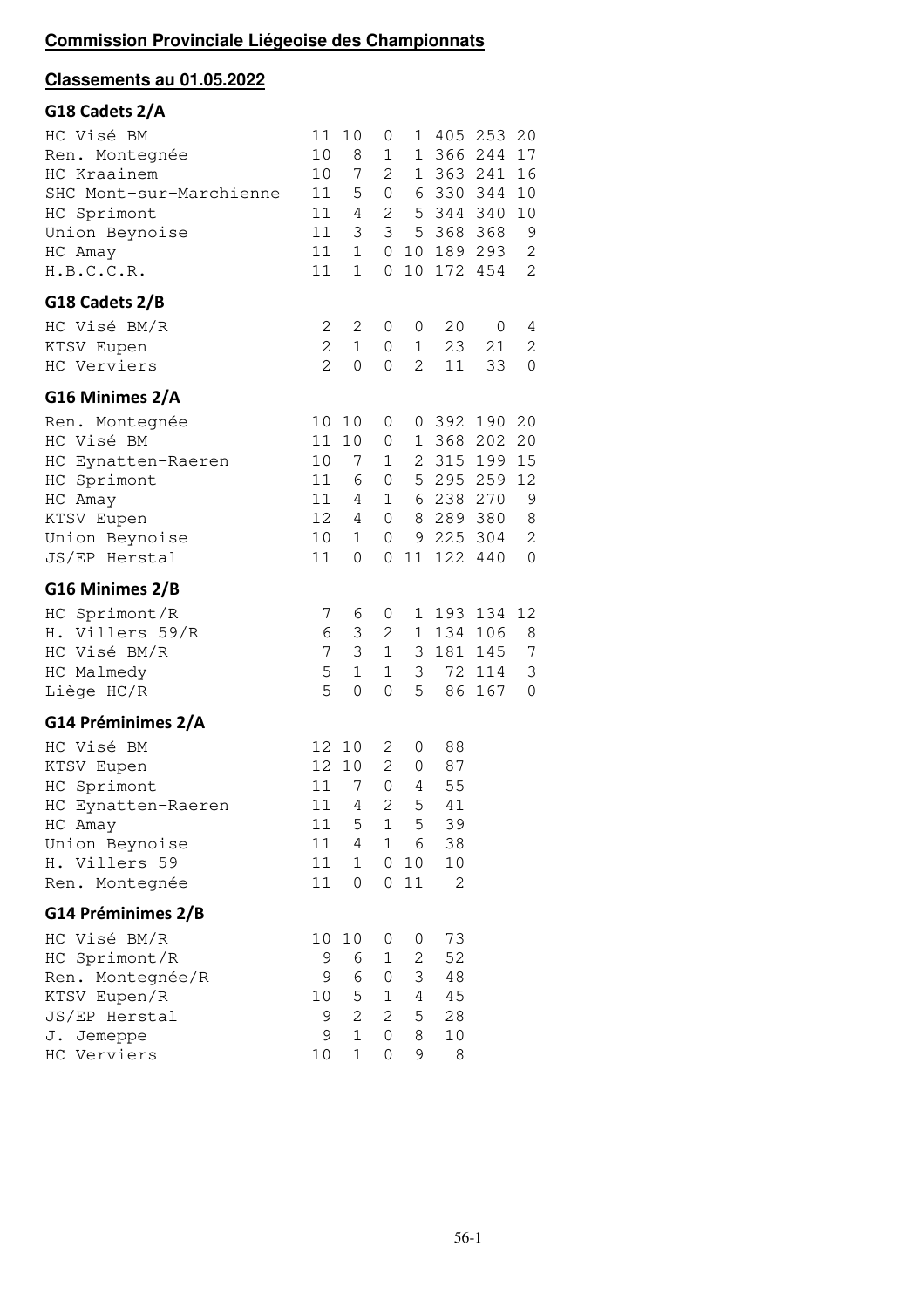# **WEEK-END 07/08.05.2022**

| <b>BENELEAGUE MESSIEURS</b>                              |                                                                 | <b>Arbitres</b>                         | <b>Observateurs</b>         |
|----------------------------------------------------------|-----------------------------------------------------------------|-----------------------------------------|-----------------------------|
| Play-Offs 3<br>Ma 20H15 SPORTING PELT                    | - HANDBAL TONGEREN                                              | <b>CAPPA S.-SCHREDER E.</b>             | THOMASSEN S.                |
| Play-Offs 4                                              |                                                                 |                                         |                             |
| SPORTING PELT<br>Di 15H00 HC VISE BM                     | - SEZOENS A. BOCHOLT<br>- HANDBAL TONGEREN                      | BOX M.-TUINSTRA R.<br>EVERS F.-GILIS K. | HENDRIX P.<br>CONVENTS K.D. |
| <b>Best of Five 4</b><br>Sa 20H15 HC ATOMIX              | - HUBO INITIA HASSELT                                           | BROOTHAERS B.-JANSSENS S.               | DENIS P.                    |
|                                                          |                                                                 |                                         |                             |
| <b>D1 NATIONALE MESSIEURS</b>                            |                                                                 |                                         |                             |
| Play-Offs 7                                              |                                                                 |                                         |                             |
| Sa 20H15 APOLLOON KORTRIJK                               | - KTSV EUPEN                                                    | STEENWINCKELS C.-STEENWINCKELS S.       |                             |
| Sa 20H15 HBC IZEGEM                                      | - SASJA HC                                                      | CAPPA S.-SCHREDER E.                    |                             |
| Sa 20H15 HC EYNATTEN RAEREN - KREASA HOUTHALEN           |                                                                 | COLS S.-LECHIEN A.                      | CONVENTS K.D.               |
| <b>Play-Downs 6</b>                                      |                                                                 |                                         |                             |
| Sa 20H00 EHC TOURNAI                                     | - HC DB GENT                                                    | HOUBRECHTS J.-MIRISOLA M.               |                             |
|                                                          |                                                                 |                                         |                             |
| <b>D2 NATIONALE MESSIEURS</b>                            |                                                                 |                                         |                             |
| Play-Offs 7                                              |                                                                 |                                         |                             |
| Di 14H00 HB SINT TRUIDEN                                 | - SEZOENS A. BOCHOLT                                            | KOSTIC N.-THEYSSENS S.                  | CLAES P.                    |
| Sa 20H00 UNION BEYNOISE HB                               | - ELITA LEBBEKE                                                 | PONDEVILLE S.-MOENECLAEY M.             |                             |
| Di 15H00 HC HERSTAL                                      | - HC KRAAINEM                                                   | PEETERS J.-VAN LOOCK M.                 |                             |
| <b>Play-Downs 6</b>                                      |                                                                 |                                         |                             |
| Sa 18H00 SPORTING PELT                                   | - UNITED BRUSSELS HC                                            | JANSEN R.-STIENEN P.                    | <b>HENDRIX P.</b>           |
| Sa 18H00 HC AMAY                                         | - JEUNESSE JEMEPPE                                              | CUTAIA D.-EL HARRAK A.                  |                             |
|                                                          |                                                                 |                                         |                             |
| <b>D1 NATIONALE DAMES</b>                                |                                                                 |                                         |                             |
|                                                          |                                                                 |                                         |                             |
| Play-Offs 6                                              |                                                                 |                                         |                             |
| Di 15H45 HB SINT TRUIDEN                                 | - KTSV EUPEN                                                    | PIERLOOT T.-GEORGE P.                   |                             |
| Sa 18H00 HB FEMINA VISE                                  | - DHC OVERPELT                                                  | DE PROFT J.-TROONBEECKX K.              |                             |
|                                                          |                                                                 | (RESIMONT B.)                           |                             |
| Sa 18H30 UILENSPIEGEL HV                                 | - HUBO INITIA HASSELT                                           | JAECKEL B.-THIAM D.                     |                             |
| <b>Play-Downs 6</b>                                      |                                                                 |                                         |                             |
| Di 18H30 HC DB GENT                                      | - HC EYNATTEN RAEREN                                            | BLANCKAERT K.-BRUNEEL F.A.              |                             |
|                                                          |                                                                 |                                         |                             |
| <b>D2 NATIONALES DAMES</b>                               |                                                                 |                                         |                             |
| Lu 20H00 HC ATOMIX                                       | - DHC MEEUWEN                                                   | <b>DENIS P.-TROONBEECKX K.</b>          |                             |
| Di 14H15 UNITED BRUSSELS HC                              | - HBC EVERGEM                                                   | DI ILIO L.-MATHOT X.                    | JAÏCHI A.                   |
|                                                          | (S.O. F. Guillaume - Av. Anciens Combattants, 300 - 1140 Evere) |                                         |                             |
| Di 16H00 ROC FLEMALLE                                    | - DHC MEEUWEN                                                   | CLAESEN M.-DELLE VEDOVE A.              |                             |
| (C.S. MOSA - Rue Reine Astrid, 179 - 4480 Engis)         |                                                                 |                                         |                             |
| Sa 16H00 SPORTING PELT                                   | - HC SPRIMONT                                                   | <b>HERREMANS B.-VANSPAUWEN C.</b>       | HERMANS P.                  |
| Sa 18H00 UNION BEYNOISE HB - HC ATOMIX                   |                                                                 | <b>VOUILLEMIN J.L.</b>                  |                             |
|                                                          |                                                                 |                                         |                             |
| <b>D1 L.F.H. MESSIEURS</b>                               |                                                                 |                                         |                             |
| Play-Offs 6                                              |                                                                 |                                         |                             |
| Di 16H45 HC SPRIMONT                                     | - HC VISE BM                                                    | BECKERS C.-VOUILLEMIN J.L.              |                             |
| Di 19H00 RENAISS.MONTEGNEE                               | - ROC FLEMALLE                                                  | BRIXHE La.-BRIXHE P.                    |                             |
| <b>Play-Downs 7</b>                                      |                                                                 |                                         |                             |
| Sa 18H30 HC KRAAINEM                                     | - EHC TOURNAI                                                   | KELLETER M.-MOLLATTE J.                 |                             |
| Sa 14H00 UNITED BRUSSELS HC                              | - WATERLOO ASH                                                  | JACQUES L.-PIRLET P.                    |                             |
|                                                          |                                                                 |                                         |                             |
| D1 L.F.H. DAMES                                          |                                                                 |                                         |                             |
| Me 20H30 ENTENTE DU CENTRE                               | - KTSV EUPEN                                                    | FUSTIN A.-MASTROMATTEO C.               |                             |
| Ve 20H00 ROC FLEMALLE R                                  | - ENTENTE DU CENTRE                                             | <b>BRIXHE Lu.-HINTZEN F.</b>            |                             |
| Sa 16H00 UNION BEYNOISE R                                | - KTSV EUPEN                                                    | <b>BRIXHE Lu.-HINTZEN F.</b>            |                             |
| Di 18H30 WATERLOO ASH                                    | - LIEGE HC                                                      | FUSTIN A.-MASTROMATTEO C.               |                             |
|                                                          |                                                                 |                                         |                             |
| Sa 15H45 UNITED BRUSSELS R<br>Di 18H00 ENTENTE DU CENTRE | - HC MALMEDY                                                    | JACQUES L.-PIRLET P.                    |                             |
|                                                          | - HC SPRIMONT R                                                 | EL OUERIAGHLI N.-BAGHOR Z.              |                             |
| Di 18H30 JS/EP HERSTAL                                   | - SHC MT/MARCHIENNE                                             | COMPERE G.-TOBOLA S.                    |                             |
| (La Préalle - Rue E. Muraille, 158 - 4040 Herstal)       |                                                                 |                                         |                             |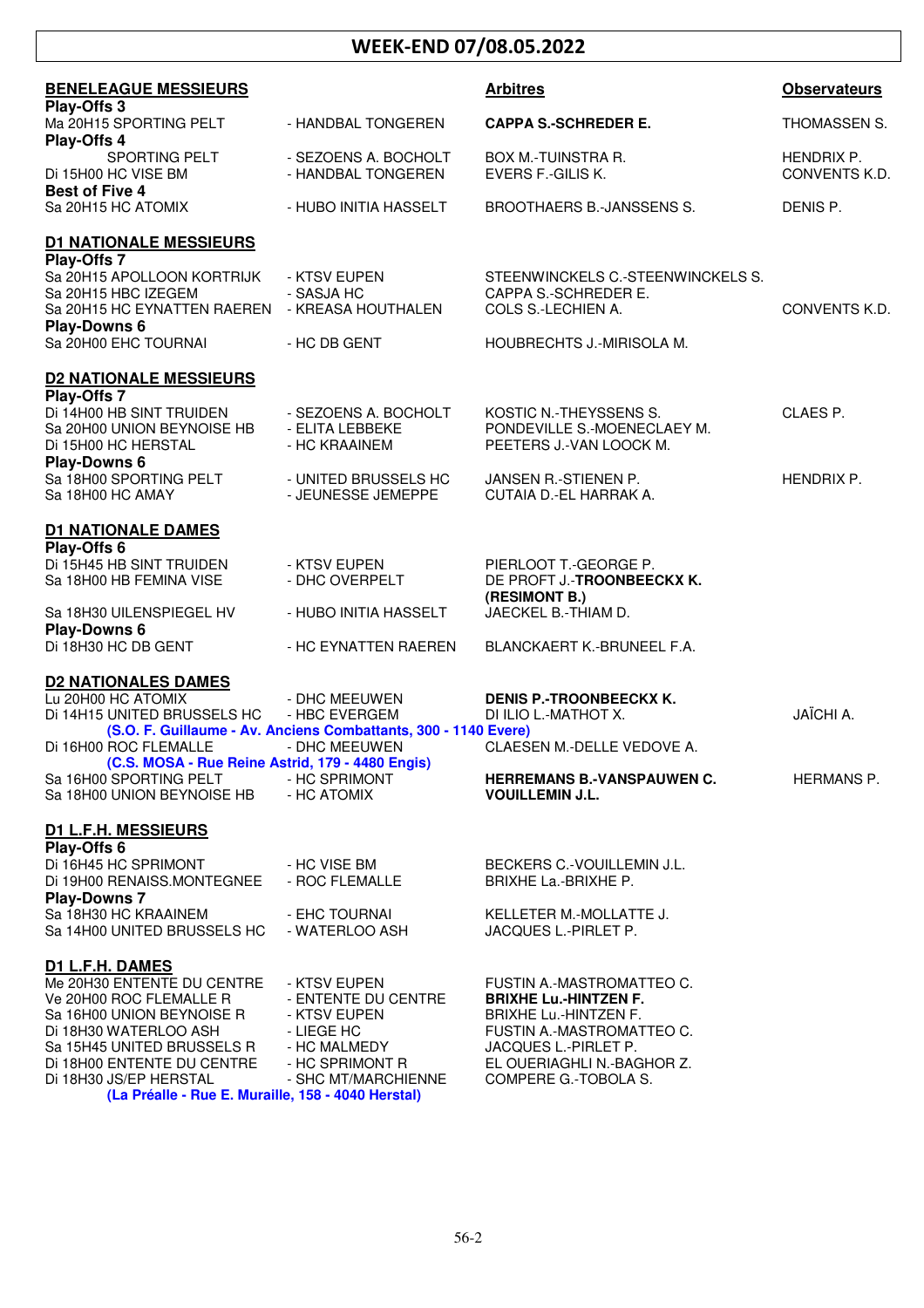| PROMOTION BRABANT/HAINAUT                                                                                                                                                                                                                                                                                                   |                                                                                                                             | <b>Arbitres</b>                                                                                                          | <b>Observateurs</b> |
|-----------------------------------------------------------------------------------------------------------------------------------------------------------------------------------------------------------------------------------------------------------------------------------------------------------------------------|-----------------------------------------------------------------------------------------------------------------------------|--------------------------------------------------------------------------------------------------------------------------|---------------------|
| Final Four - 1/2 finales<br>Di 20H00 ENTENTE DU CENTRE<br>Sa 20H30 SHC MT/MARCHIENNE                                                                                                                                                                                                                                        | - EHC TOURNAI<br>- HBCCR                                                                                                    | EL OUERIAGHLI N.-BAGHOR Z.<br>Pas d'arbitres actuellement                                                                |                     |
| <b>PROMOTION LIEGE</b><br>Ma 19H15 UNION BEYNOISE R<br>Me 19H00 JEUNESSE JEMEPPE R - EYNATTEN RAEREN R<br>Di 13H00 HC HERSTAL                                                                                                                                                                                               | - KTSV EUPEN<br>- ROC FLEMALLE R                                                                                            | CIBOROWSKI S.-LEONARD T.<br>PIERRE B.<br>FRIEDRICH T.-MALAISE A.                                                         |                     |
| <b>G18 CADETS LIEGE</b><br>2ème tour / Groupe A<br>Sa 15H00 HBCCR<br>Sa 10H00 HC AMAY<br>Sa 18H00 SHC MT/MARCHIENNE - UNION BEYNOISE HB<br>Di 14H45 HC SPRIMONT<br>2ème tour / Groupe B<br>Sa 16H15 HC VERVIERS                                                                                                             | - RENAISS.MONTEGNEE<br>- HC VISE BM<br>- HC KRAAINEM<br>- KTSV EUPEN                                                        | <b>MOLCRETTE G.</b><br>CIBOROWSKI S.-LEONARD T.<br><b>TAGLIAFERO F.</b><br>KELLETER M.-MOLLATTE J.<br>NORGA S.-TILMAN P. |                     |
| <b>G16 MINIMES BRABANT/HAINAUT</b>                                                                                                                                                                                                                                                                                          |                                                                                                                             |                                                                                                                          |                     |
| 2ème tour<br>Sa 16H30 HC KRAAINEM<br>Sa 12H15 UNITED BRUSSELS HC - ENTENTE DU CENTRE                                                                                                                                                                                                                                        | - SHC MT/MARCHIENNE                                                                                                         | PIERLOOT T.<br><b>GEORGE P.</b>                                                                                          |                     |
| <b>G16 MINIMES LIEGE</b><br>2ème tour / Groupe A<br>Me 18H00 UNION BEYNOISE HB<br>Di 10H30 JS/EP HERSTAL<br>(Sportzentrum - Stockbergerweg, 5 - 4700 Eupen)<br>Di 14H45 HC EYNATTEN RAEREN - HC AMAY<br>DI 13H00 HC SPRIMONT - RENAISS.MONTEGNEE<br>Sa 14H30 HC VISE BM<br>Di 11H00 HC VISE BM                              | - HC EYNATTEN RAEREN<br>- KTSV EUPEN<br>- RENAISS.MONTEGNEE<br>- UNION BEYNOISE HB                                          |                                                                                                                          |                     |
| 2ème tour / Groupe B<br>Di 13H00 LIEGE HC R                                                                                                                                                                                                                                                                                 | - HC MALMEDY                                                                                                                | DOUMONT V.-MARTIN A.                                                                                                     | STEENWINCKELS C.    |
| <b>G14 PREMINIMES BRABANT/HAINAUT</b>                                                                                                                                                                                                                                                                                       |                                                                                                                             |                                                                                                                          |                     |
| 2ème tour<br>Sa 15H00 HC KRAAINEM<br>Sa 11H00 UNITED BRUSSELS HC - HSC TUBIZE<br>(L'Aubier - Rue des Deux Maisons, 36 - 1140 Evere)                                                                                                                                                                                         | - SHC MT/MARCHIENNE                                                                                                         | PIERLOOT T.<br><b>GEORGE P.</b>                                                                                          |                     |
| <b>G14 PREMINIMES LIEGE</b><br>2ème tour / Groupe A<br>Sa 16H15 HB VILLERS 59<br>Di 10H00 HC EYNATTEN RAEREN<br>Sa 14H00 UNION BEYNOISE HB<br>Sa 13H00 HC VISE BM<br>2ème tour / Groupe B<br>Sa 11H30 JS/EP HERSTAL<br>(Athénée Royal - Rue du Gollet, 2 - 4600 Visé)<br>Di 10H00 HC SPRIMONT R<br>Di 16H45 REN.MONTEGNEE R | - HC SPRIMONT<br>- KTSV EUPEN<br>- RENAISS.MONTEGNEE<br>- HC AMAY<br>- HC VISE BM R<br>- KTSV EUPEN R<br>- JEUNESSE JEMEPPE |                                                                                                                          |                     |
| <b>G12 POUSSINS LIEGE</b><br>2ème tour                                                                                                                                                                                                                                                                                      |                                                                                                                             |                                                                                                                          |                     |
| Sa 15H00 HB VILLERS 59<br>Di 11H15 HC EYNATTEN RAEREN - HC HERSTAL 1 R<br>Di 11H30 HC SPRIMONT<br>Sa 12H00 UNION BEYNOISE HB<br>Sa 13H00 HC VISE BM<br>(Athénée Royal - Rue du Gollet, 2 - 4600 Visé)                                                                                                                       | - HC MALMEDY<br>- RENAISS.MONTEGNEE<br>- KTSV EUPEN<br>- HC VISE BM R                                                       |                                                                                                                          |                     |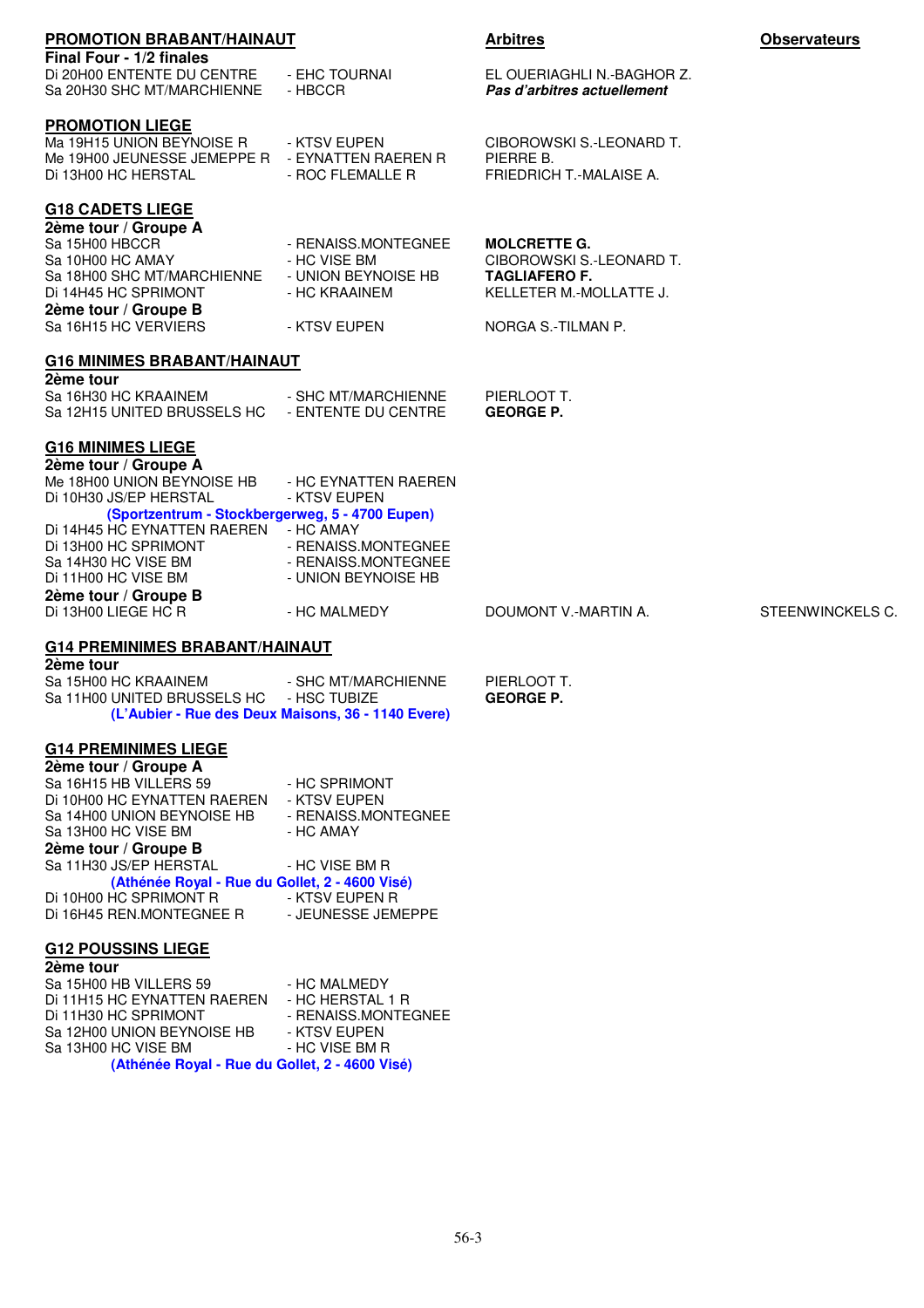# **WEEK-END 14/15.05.2022**

| <b>BENELEAGUE MESSIEURS</b><br>Play-Offs 5                                |                                                                               | <b>Arbitres</b>                                              |
|---------------------------------------------------------------------------|-------------------------------------------------------------------------------|--------------------------------------------------------------|
| Di 15H00 HC VISE BM<br>Sa 20H15 HANDBAL TONGEREN<br><b>Best of Five 5</b> | - SEZOENS A. BOCHOLT<br>- SPORTING PELT                                       | STEENWINCKELS C.-STEENWINCKELS S.<br>PEETERS J.-VAN LOOCK M. |
| Sa 20H15 HUBO INITIA HASSELT                                              | - HC ATOMIX                                                                   | <b>BOX M.-TUINSTRA R.</b>                                    |
| <b>D1 NATIONALE MESSIEURS</b>                                             |                                                                               |                                                              |
| Play-Offs 8<br>Di 17H00 KREASA HOUTHALEN                                  | - KTSV EUPEN                                                                  | CAPPA S.-SCHREDER E.                                         |
| Sa 17H00 SASJA HC<br>Sa 20H15 APOLLOON KORTRIJK                           | - HC EYNATTEN RAEREN<br>- HBC IZEGEM                                          | DEPOORTERE S.-VERSCHAEVE W.<br>COLS S.-LECHIEN A.            |
| <b>D2 NATIONALE MESSIEURS</b>                                             |                                                                               |                                                              |
| Play-Offs 8                                                               |                                                                               |                                                              |
| Sa 20H00 HC KRAAINEM                                                      | - SEZOENS A. BOCHOLT                                                          | EVERS S.-GILIS K.                                            |
| Sa 20H15 ELITA LEBBEKE<br>Di 18H00 HB SINT TRUIDEN                        | - HC HERSTAL<br>- UNION BEYNOISE HB                                           | MARINO L.-LEMMENS R.<br>TROONBEECKX K.-BECKERS S.            |
| <b>D1 NATIONALE DAMES</b><br>Play-Offs 7                                  |                                                                               |                                                              |
| Di 14H15 HB SINT TRUIDEN                                                  | - DHC OVERPELT                                                                | KELLETER M.-MOLLATTE J.                                      |
| Sa 18H00 HUBO INITIA HASSELT                                              | - HB FEMINA VISE                                                              | HOUBRECHTS J.-MIRISOLA M.                                    |
| Sa 18H00 KTSV EUPEN                                                       | - UILENSPIEGEL HV                                                             | PIERLOOT T.-GEORGE P.<br>(BECKERS C.-VOUILLEMIN J.L.)        |
| <b>D2 NATIONALES DAMES</b>                                                |                                                                               |                                                              |
| Me 20H30 UNION BEYNOISE HB                                                | - SPORTING PELT                                                               | BECKERS C.-RESIMONT B.                                       |
| Di 18H30 BRUSSELS HC<br>Di 14H00 HBC EVERGEM                              | - UNITED BRUSSELS HC<br>- BRASSCHAAT HC                                       | DELTOMBE J.-DEWASME J.<br>DOISE D.-LAHLOU Y.                 |
| Sa 18H30 HC SPRIMONT                                                      | (Sp. Hoge Wal - Guldensporenlaan, 34 - 9940 Evergem)<br>- ROC FLEMALLE        | COMPERE G.-TOBOLA S.                                         |
| Sa 17H30 HC ATOMIX                                                        | - SPORTING PELT                                                               | STOFFERIS R.-DE WAELE T.                                     |
| Sa 20H30 DHC MEEUWEN                                                      | - UNION BEYNOISE HB                                                           | HOUBEN G.-WOUTERS K.                                         |
| <b>D1 L.F.H. MESSIEURS</b>                                                |                                                                               |                                                              |
| Play-Downs 8<br>Di 18H30 WATERLOO ASH                                     | - HSC TUBIZE                                                                  | BECKERS C.-VOUILLEMIN J.L.                                   |
| Sa 18H00 EHC TOURNAI                                                      | - UNITED BRUSSELS HC                                                          | FUSTIN A.-MASTROMATTEO C.                                    |
| <b>D1 L.F.H. DAMES</b>                                                    |                                                                               |                                                              |
| Di 18H00 KTSV EUPEN<br>Sa 15H00 SHC MT/MARCHIENNE                         | - ROC FLEMALLE R<br>- WATERLOO ASH                                            | EL OUERIAGHLI N.-HAMITI M.                                   |
| Sa 20H00 HC MALMEDY                                                       | - HB VILLERS 59                                                               | <b>BRIXHE Lu.-HINTZEN F.</b>                                 |
| Di 18H30 JS/EP HERSTAL                                                    | - ENTENTE DU CENTRE                                                           | CLAESEN M.-DELLE VEDOVE A.                                   |
| (La Préalle - Rue E. Muraille, 158 - 4040 Herstal)<br>Sa 14H45 LIEGE HC   | - HC SPRIMONT R                                                               | BRIXHE La.-BRIXHE P.                                         |
| Di 18H30 SHC MT/MARCHIENNE                                                | (Hall Omnisport - Rue J. Potier, 13 - 4140 Sprimont)<br>- UNION BEYNOISE HB R | <b>CIBOROWSKI S.-LEONARD T.</b>                              |
| <b>PROMOTION BRABANT/HAINAUT</b>                                          |                                                                               |                                                              |
| <b>Finale</b><br>Vq ENTENTE CTRE / EHC TOURNAI - Vq MT MARCHIENNE / HBCCR |                                                                               |                                                              |
| 3ème/4ème places                                                          |                                                                               |                                                              |
| Vc ENTENTE CTRE / EHC TOURNAI - Vc MT MARCHIENNE / HBCCR                  |                                                                               |                                                              |
| <b>G18 CADETS LIEGE</b>                                                   |                                                                               |                                                              |
| 2ème tour / Groupe A<br>Sa 18H00 HC VISE BM                               | - SHC MT/MARCHIENNE                                                           | FRIEDRICH T.-MALAISE A.                                      |
| Sa 13H00 HC SPRIMONT                                                      | - HBCCR                                                                       | CIBOROWSKI S.-LEONARD T.                                     |
| Sa 15H30 RENAISS.MONTEGNEE - HC KRAAINEM                                  |                                                                               | NORGA S.-TILMAN P.                                           |
| Di 14H00 UNION BEYNOISE HB                                                | (H.O. - Rue des 18 Bonniers - 4460 Grâce Hollogne)<br>- HC AMAY               | <b>MATZARIS K.</b>                                           |
| Di 13H30 HC KRAAINEM                                                      | - RENAISS.MONTEGNEE                                                           |                                                              |
| 2ème tour / Groupe B                                                      |                                                                               |                                                              |

Sa 14H30 HC VISE BM R - HC VERVIERS PIERRE B.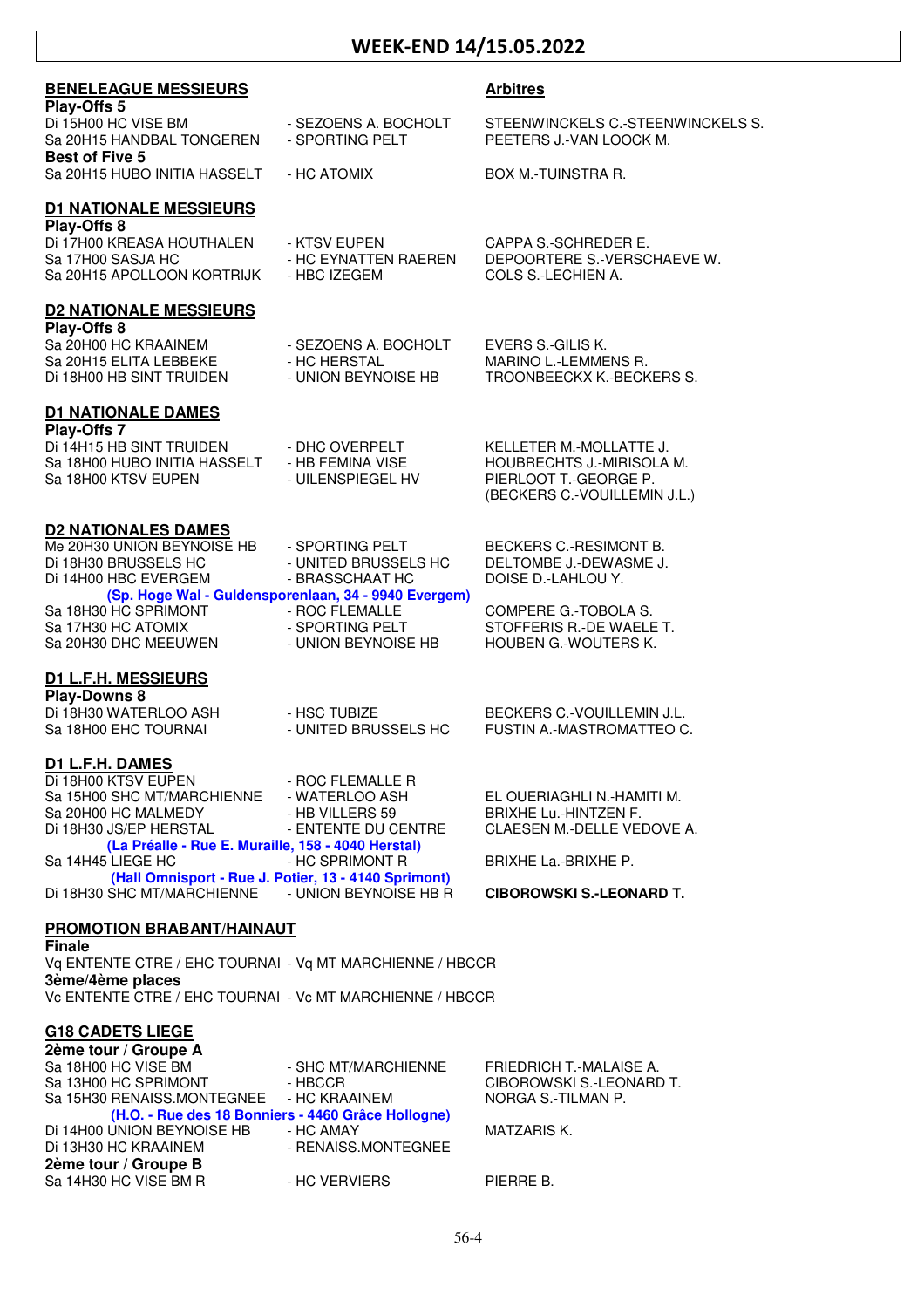# **G16 MINIMES BRABANT/HAINAUT**

#### **2ème tour**

Sa 18H00 SHC MT/MARCHIENNE - UNITED BRUSSELS HC  **(Hall Polyvalent - Rue N. Lejong, 57 - 6032 Mont sur Marchienne)**  Sa 18H00 HC KRAAINEM

### **G16 MINIMES LIEGE**

**2ème tour / Groupe A**  Sa 11H30 HC AMAY - JS/EP HERSTAL<br>Di 14H30 KTSV EUPEN - HC EYNATTEN F - HC EYNATTEN RAEREN<br>- HC VISE BM Di 15H30 RENAISS.MONTEGNEE - HC VISE BM<br>Di 12H00 UNION BEYNOISE HB - HC SPRIMONT Di 12H00 UNION BEYNOISE HB **2ème tour / Groupe B**  Di 15H00 HC MALMEDY - HB VILLERS 59 R

# **G14 PREMINIMES BRABANT/HAINAUT**

**2ème tour** 

Sa 16H45 SHC MT/MARCHIENNE - UNITED BRUSSELS HC  **(Hall Polyvalent - Rue N. Lejong, 57 - 6032 Mont sur Marchienne)**  Sa 16H00 HC KRAAINEM - HSC TUBIZE

### **G14 PREMINIMES LIEGE**

| 2ème tour / Groupe A                         |                      |
|----------------------------------------------|----------------------|
| Sa 10H00 HC AMAY                             | - HB VILLERS 59      |
| Di 11H30 KTSV EUPEN                          | - UNION BEYNOISE HB  |
| Sa 11H00 HC SPRIMONT                         | - HC VISE BM         |
| Di 13H15 RENAISS.MONTEGNEE                   | - HC EYNATTEN RAEREN |
| 2ème tour / Groupe B                         |                      |
| Sa 16H30 JEUNESSE JEMEPPE HB - HC SPRIMONT R |                      |
| Di 13H00 KTSV EUPEN R                        | - REN.MONTEGNEE R    |
| Di 10H30 HC VERVIERS                         | - JS/EP HERSTAL      |
|                                              |                      |

# **G12 POUSSINS LIEGE**

| 2ème tour                  |                                                      |
|----------------------------|------------------------------------------------------|
| Di 11H00 EYNATTEN RAEREN R | - HC VISE BM                                         |
| Di 10H00 KTSV EUPEN        | - HC HERSTAL 2 R                                     |
| Di 13H00 HC MALMEDY        | - HC EYNATTEN RAEREN                                 |
| Sa 16H30 ROC FLEMALLE R    | - HC SPRIMONT                                        |
|                            | (Hall Omnisport - Rue J. Potier, 13 - 4140 Sprimont) |
| Di 15H00 HC HERSTAL 1 R    | - HB VILLERS 59                                      |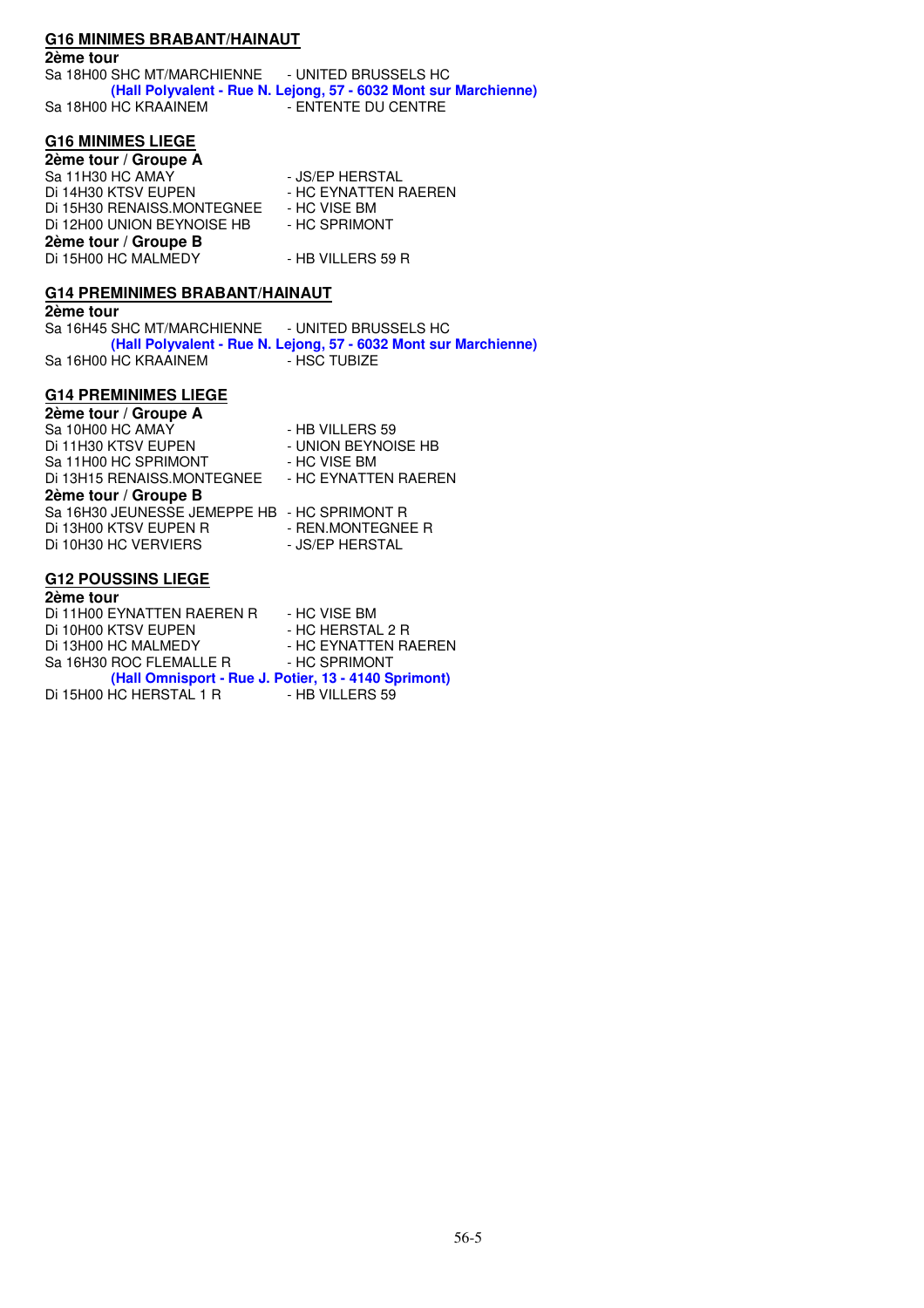# **WEEK-END 21/22.05.2022**

| <b>BENELEAGUE MESSIEURS</b>                                                  |                                                                               | <b>Arbitres</b>                                              |
|------------------------------------------------------------------------------|-------------------------------------------------------------------------------|--------------------------------------------------------------|
| Play-Offs 6<br>Sa 20H15 SPORTING PELT                                        | - HC VISE BM                                                                  | EVERS F.-GILIS K.                                            |
| Sa 20H15 SEZOENS A. BOCHOLT - HANDBAL TONGEREN                               | (Sp. De Soeverein - Sportveldenstr., 10 - 3920 Lommel)                        | CAPPA S.-SCHREDER E.                                         |
| <b>D1 NATIONALE MESSIEURS</b>                                                |                                                                               |                                                              |
| Play-Offs 9<br>Di 18H00 KTSV EUPEN                                           | - HBC IZEGEM                                                                  | PEETERS J.-VAN LOOCK M.                                      |
| Sa 20H15 KREASA HOUTHALEN<br>Sa 20H15 HC EYNATTEN RAEREN - APOLLOON KORTRIJK | - SASJA HC                                                                    | BOX M.-TUINSTRA R.<br><b>BROOTHAERS B.-JANSSENS S.</b>       |
|                                                                              |                                                                               |                                                              |
| <b>D2 NATIONALE MESSIEURS</b><br>Play-Offs 9                                 |                                                                               |                                                              |
| Sa 18H00 SEZOENS A. BOCHOLT<br>Sa 20H00 HC KRAAINEM                          | - UNION BEYNOISE HB<br>- ELITA LEBBEKE                                        | VAN HOVE W.-VAN MELE E.<br>STEENWINCKELS C.-STEENWINCKELS S. |
| Sa 18H30 HC HERSTAL                                                          | - HB SINT TRUIDEN<br>(H.O. M. Daerden - Rue de l'Abattoir, 65 - 4040 Herstal) | PONDEVILLE S.-MOENECLAEY M.                                  |
| <b>D1 NATIONALE DAMES</b>                                                    |                                                                               |                                                              |
| Play-Offs 8                                                                  |                                                                               |                                                              |
| Di 18H30 UILENSPIEGEL HV<br>Sa 18H00 HB FEMINA VISE                          | - HB SINT TRUIDEN<br>- KTSV EUPEN                                             | TROONBEECKX K.-BECKERS S.<br>MARINO L.-LEMMENS R.            |
| Sa 20H00 DHC OVERPELT                                                        | - HUBO INITIA HASSELT                                                         | DE PROFT J.-GERETS R.                                        |
| <b>D1 L.F.H. MESSIEURS</b><br><b>Play-Downs 9</b>                            |                                                                               |                                                              |
| Di 15H30 HSC TUBIZE                                                          | - HC KRAAINEM                                                                 | KELLETER M.-MOLLATTE J.                                      |
| Di 18H30 WATERLOO ASH                                                        | - EHC TOURNAI                                                                 | EL OUERIAGHLI N.-BAGHOR Z.                                   |
| <b>G18 CADETS LIEGE</b><br>2ème tour / Groupe A                              |                                                                               |                                                              |
| Sa 10H00 HC AMAY<br>Sa 18H00 SHC MT/MARCHIENNE                               | - HC SPRIMONT<br>- RENAISS.MONTEGNEE                                          | CIBOROWSKI S.-LEONARD T.                                     |
| Sa 16H00 HBCCR                                                               | - UNION BEYNOISE HB                                                           |                                                              |
| Di 13H30 HC KRAAINEM<br>2ème tour / Groupe B                                 | - HC VISE BM                                                                  |                                                              |
| Sa 13H00 HC VISE BM R                                                        | - KTSV EUPEN                                                                  | PIERRE B.                                                    |
| <b>G16 MINIMES BRABANT/HAINAUT</b><br>2ème tour                              |                                                                               |                                                              |
| Di 14H15 UNITED BRUSSELS HC                                                  | - HC KRAAINEM                                                                 |                                                              |
| Sa 19H30 ENTENTE DU CENTRE                                                   | - SHC MT/MARCHIENNE                                                           |                                                              |
| <b>G16 MINIMES LIEGE</b><br>2ème tour / Groupe A                             |                                                                               |                                                              |
| Di 14H45 HC EYNATTEN RAEREN - RENAISS.MONTEGNEE<br>Sa 14H45 JS/EP HERSTAL    | - UNION BEYNOISE HB                                                           |                                                              |
| Di 16H00 HC SPRIMONT                                                         | - HC AMAY                                                                     |                                                              |
| 2ème tour / Groupe B<br>Sa 17H30 HB VILLERS 59 R                             | - HC SPRIMONT R                                                               |                                                              |
| Di 11H00 LIEGE HC R<br>(Hall Omnisport - Rue de Berneau, 30 - 4600 Visé)     | - HC VISE BM R                                                                |                                                              |
| <b>G14 PREMINIMES BRABANT/HAINAUT</b>                                        |                                                                               |                                                              |

**2ème tour**  Di 12H30 UNITED BRUSSELS HC - HC KRAAINEM  **(S.O. F. Guillaume - Av. Anciens Combattants, 300 - 1140 Evere)**  Sa 13H00 HSC TUBIZE - SHC MT/MARCHIENNE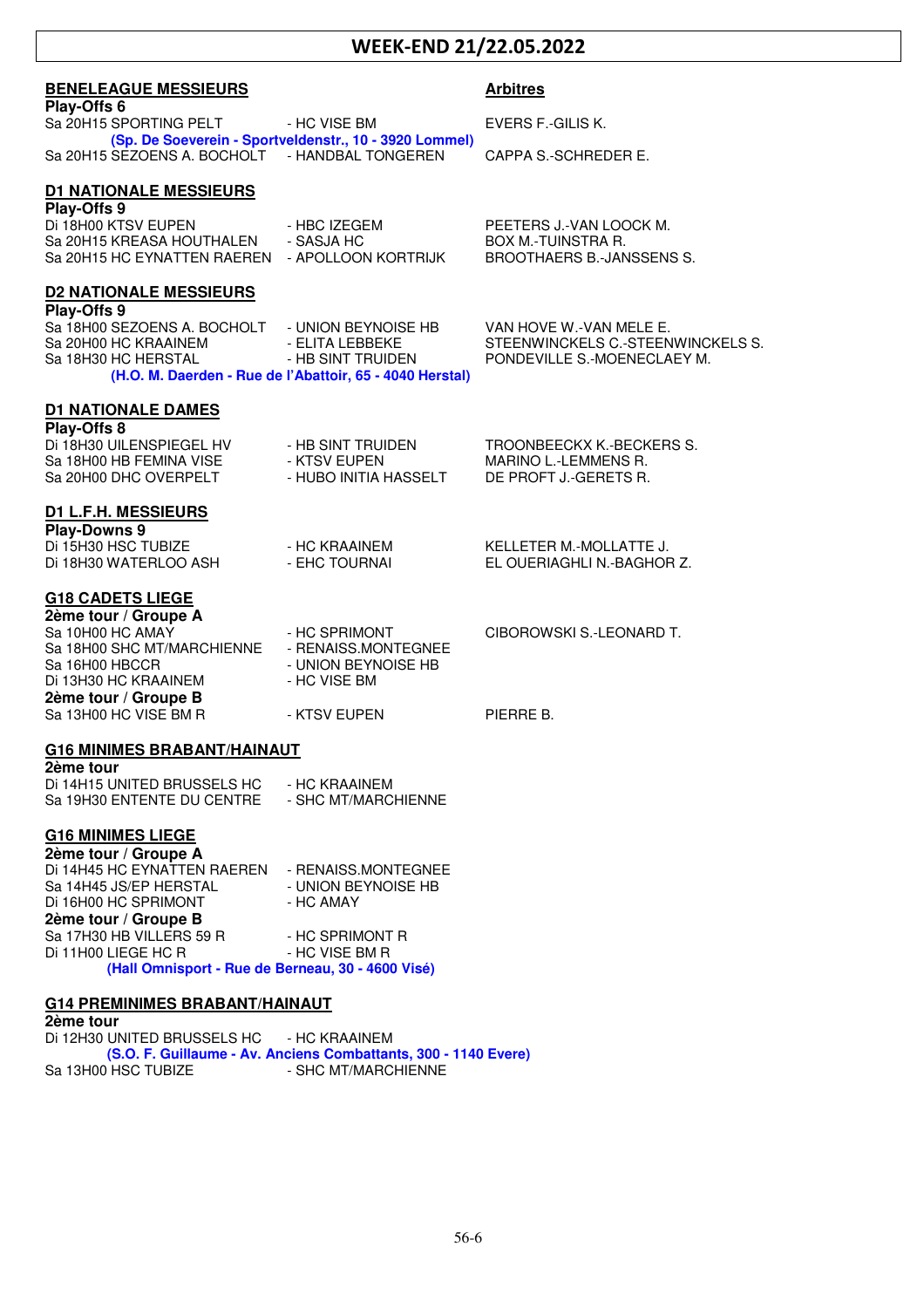### **G14 PREMINIMES LIEGE**

#### **2ème tour / Groupe A**

Di 13H30 HC EYNATTEN RAEREN - HC AMAY Sa 16H15 HB VILLERS 59 - RENAISS.MONTEGNEE<br>Sa 14H00 UNION BEYNOISE HB - HC SPRIMONT Sa 14H00 UNION BEYNOISE HB **2ème tour / Groupe B**  Di 14H15 HC SPRIMONT R<br>Sa 13H30 JS/EP HERSTAL - - JEUNESSE JEMEPPE Sa 13H30 JS/EP HERSTAL - JEUNESSE JEI<br>Sa 13H15 REN.MONTEGNEE R - HC VISE BM R Sa 13H15 REN.MONTEGNEE R

- 
- 
- 
- 

### **G12 POUSSINS LIEGE**

# **2ème tour**

Di 11H15 HC EYNATTEN RAEREN - ROC FLEMALLE R<br>Di 12H45 HC SPRIMONT - HC MALMEDY Di 12H45 HC SPRIMONT Sa 15H00 HB VILLERS 59 - RENAISS.MONTEGNEE Sa 12H00 UNION BEYNOISE HB - EYNATTEN RAEREN R<br>Sa 10H30 HC HERSTAL 2 R - HC VISE BM R Sa 10H30 HC HERSTAL 2 R  **(H.O. M. Daerden - Rue de l'Abattoir, 65 - 4040 Herstal)**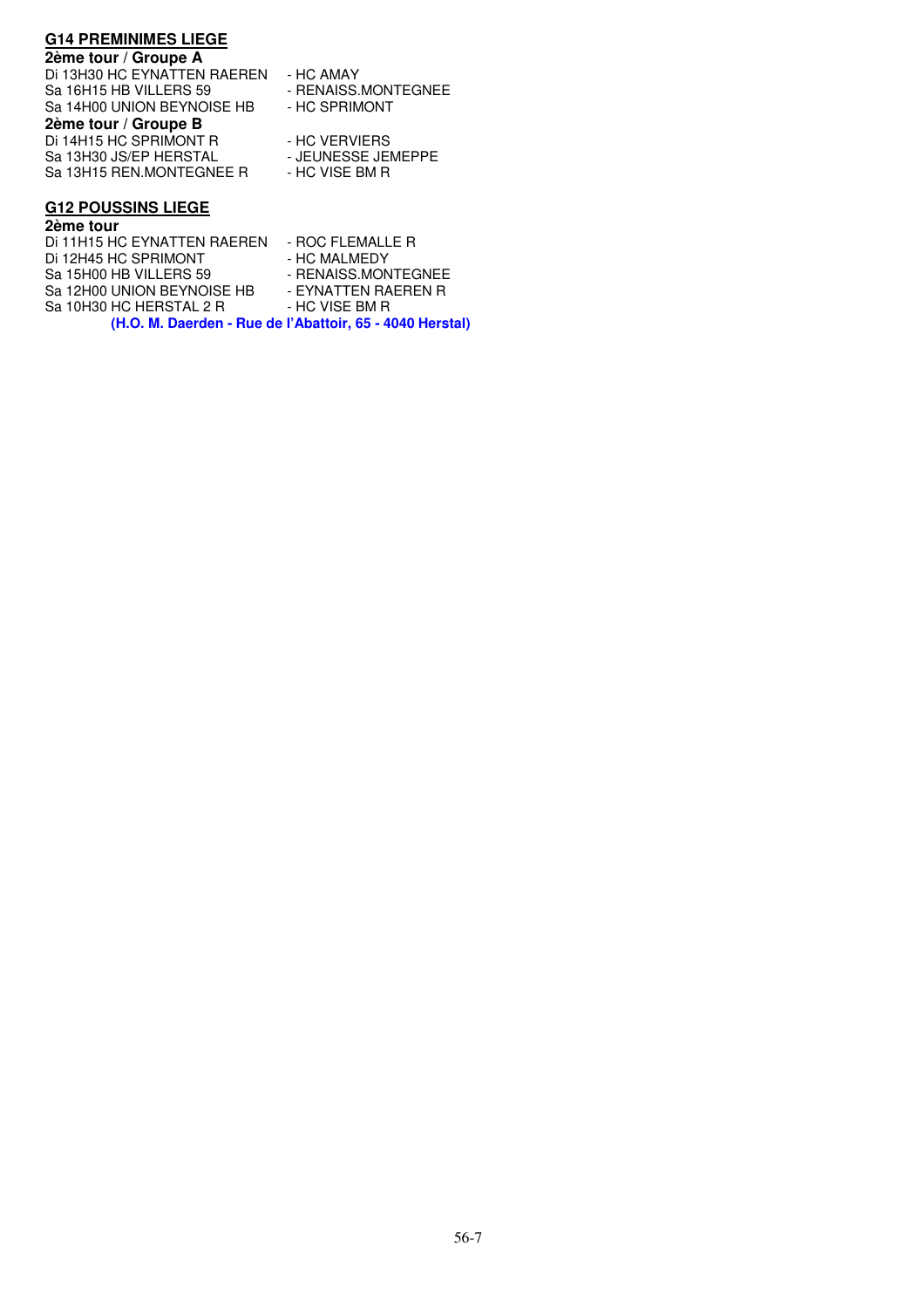# **Rapport de la réunion du conseil d'administration de l'Union Royale Belge de Handball du 08/03/2022**

**Présents** : B. Danhieux - T. Mogal - J-L Dessart - B. Brasseur - T. Pierloot - J.F. Hannosset - J. Stryckers - B. Neuville - D. Boulet - P. Derkoningen.



# **1) Mot du Président**

 Toutes les inquiétudes concernant le match BEL-SVK sont levées. Il n'y a plus de restriction COVID et nous pourrons jouer devant une salle pleine.

 Nous devons veiller à ne pas mettre trop de pression sur nos joueurs, mais nous devons espérer que nos performances nous permettront de nous qualifier pour un grand tournoi pour la première fois.

# **2) Approbation des PV des réunions du 08.02.22 et du 15.02.22**

Les procès-verbaux sont approuvés pour publication.

# **3) COVID**

Nous avons éprouvé de grandes difficultés avec la gestion des compétitions ces derniers mois, mais la stratégie mise en place a bien fonctionné. Ainsi, la phase régulière a pu se terminer à temps et les matchs des PO/PD ont également démarré en temps voulu/aux dates prévues.

Le CEP a examiné le mail du HCER, mais ne voit pas de violation du règlement 613F. L'amende sera donc maintenue. D'autant plus que cela a été appliqué à d'autres clubs.

### **4) Arbitrage**

 Benoit et Dries sont occupés à étudier les possibilités en ce qui concerne le nouveau statut suite à l'extension de l'Article 17. Actuellement, celui-ci ne convient pas aux spécificités de l'arbitrage. La VHV et la LFH continuent d'avancer ensemble sur ce dossier.

 La Commission des arbitres de la VHV a demandé si le forfait BNL pour les observateurs pouvait être adapté en Belgique de manière à ce que le forfait fixe de 100 € soit divisé en un défraiement fixe et un défraiement au kilomètre. Le CEP est d'avis que c'est à la BNL de prendre cette décision.

 Suite à un article de presse paru après le match de BENE League Alsmeer-Visé et qui mettait en cause les arbitres du match, ces derniers ont demandé à l'URBH d'envoyer un signal fort disant qu'elle condamne cette attitude et demandant de prendre des mesures contre le club concerné. Bien que ces faits se soient produits lors d'un match de BENE League qui n'est pas du ressort de l'URBH, les membres du CEP condamnent cette façon de faire d'autant que les arbitres sont membres d'une ligue qui appartient à l'URBH.

 Cependant, le CEP ne peut pas prendre de mesures contre le club, car l'article est insuffisant pour déterminer si les opinions sont réellement celles du club.

 Le club de Visé a été contacté pour demander une réaction et Dries va contacter les arbitres concernés pour leur montrer notre soutien et leur indiquer que nous sommes toujours disponibles pour porter ce problème à l'attention de tous les clubs de manière constructive.

### **5) Suivi sportif**

 Après une très longue période sans activités, les Black Arrows ont joué un match amical à la salle "De Bist" du club de l'Uilenspiegel. Il y avait beaucoup de spectateurs et ce fut certainement un stage réussi avec la présence également des Young Black Arrows.

 Les MEN18 ont terminé les Interpôles à une décevante dernière place. Quant aux MEN20, ils se sont retrouvés pour une journée d'entrainement.

 Notre plus gros objectif est, bien évidemment, les prochains matchs des Red Wolves contre la Slovaquie. Une qualification pour le Championnat du Monde pourrait être un énorme coup de pouce pour le développement du handball. Cependant, Jean-Luc demande que nous ne négligions pas la situation financière et que nous nous préparions très bien à cette participation, également sur le plan financier.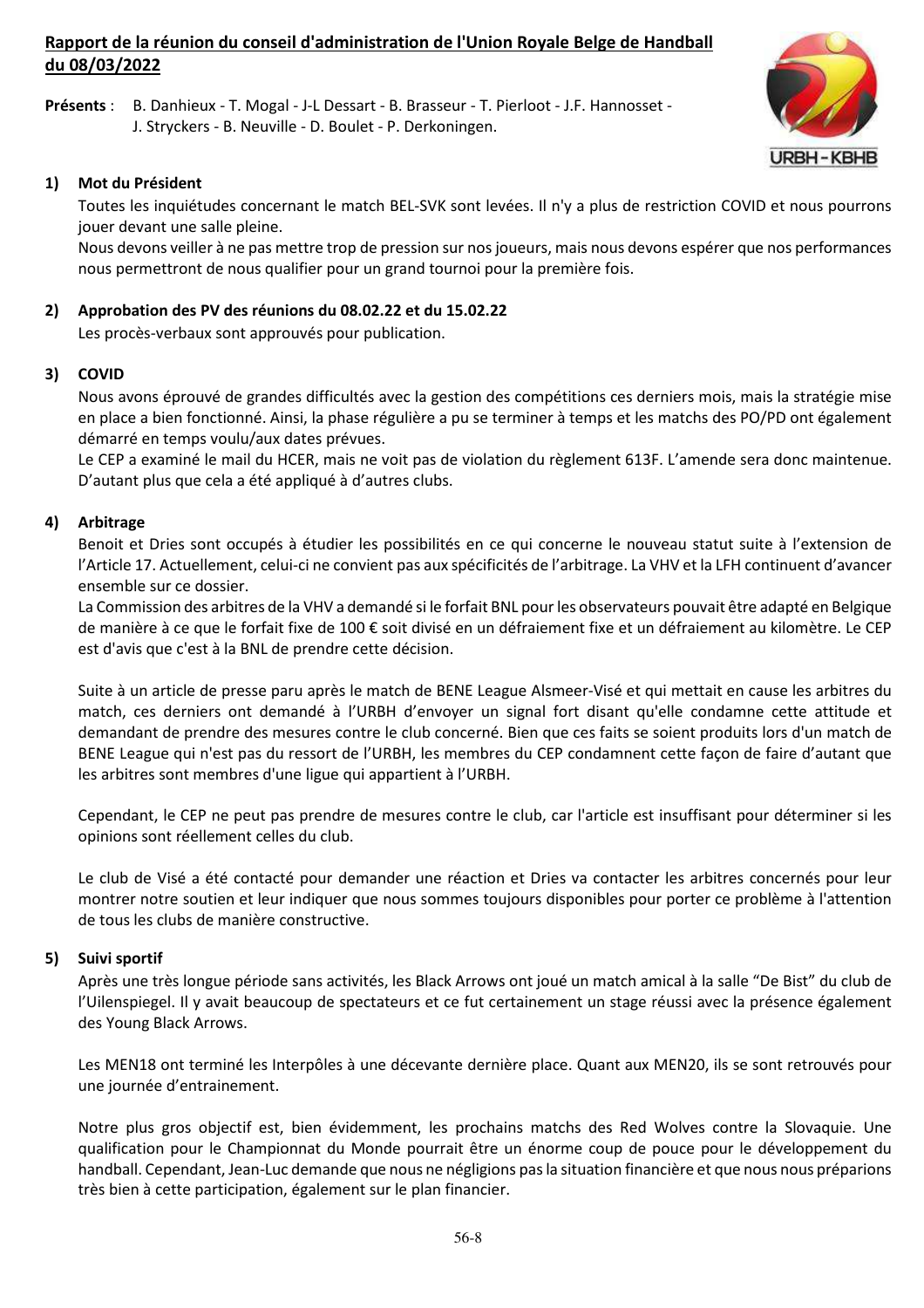# **6) Finances**

 La proposition de contribution structurelle pour soutenir l'URBH a entre-temps été discutée au CA de la LFH et au CA de la VHV. La proposition est acceptée par les deux parties, à condition qu'un certain nombre de questions importantes soient prises en compte, dont certaines ont également été discutées lors du CEP précédent. Les questions suivantes **sont principalement liées à la gestion financière de l'URBH :** 

- Aucun rendement direct n'est lié à la contribution.
- Il y aura une évaluation de MARCOM d'ici la fin avril.
- Une cellule financière sera mise en place pour analyser les projets avant qu'ils ne soient présentés au CEP.
- Une procédure stricte sera établie afin de garantir que tous les engagements financiers de l'URBH ne puissent être pris qu'avec l'approbation du SG.
- Les budgets font l'objet d'un suivi strict et permanent.
- Un budget réaliste et à l'échelle est établi, permettant d'atteindre l'équilibre budgétaire en quelques années.
- Un plan sportif pluriannuel sera défini.

 La réunion d'information avec les clubs aura lieu le 19/03 avant le match des Red Wolves. À cette occasion, tous les administrateurs de l'URBH seront présents. La réunion sera éventuellement avancée à 16h00 afin de mieux s'intégrer au programme de la journée.

Le CEP a accepté de prolonger la coopération avec XPS Sideline. XPS est un outil indispensable pour les Red Wolves eux-mêmes. Les autres sélections et le projet BE STRONGER utilisent également ce logiciel.

Comme indiqué précédemment, ces questions devraient à l'avenir être évaluées en premier lieu au sein d'une cellule financière.

Dries annonce qu'il souhaite transférer les comptes de l'URBH de ING vers BELFIUS. Il y a actuellement un certain nombre de restrictions chez ING qui nécessitent du travail supplémentaire. Le CEP accepte cette proposition.

# **7) Varia**

# Fusion Tongres-Hasselt

 Dries explique les conseils donnés par Filip Soetaert concernant la fusion Tongres-Hasselt. Filip déclare que, sur le principe, il n'y a pas d'objection à la réalisation de la fusion.

# Calendrier URBH

 La LFH et la VHV ont élaboré une première proposition pour le calendrier des compétitions 2022-2023. La compétition nationale commencerait le premier WE de septembre. Le SG demande au CEP d'approuver 2 changements dans le règlement :

- modification de l'article 641 afin de remettre en place une finale pour le championnat de D1 Nationale Dames.

- modifier l'article 714 selon lequel, à partir de la saison 2022-2023, nous autoriserons que des matchs soient joués le jour d'un match international officiel joué en Belgique, à condition que les conditions et principes suivants soient respectés :
	- o les matchs doivent commencer au moins 5 heures avant le début du match international et au plus tôt 3 heures après la fin du match.

 Bien sûr, il n'est pas facile pour un club de s'adapter à cela. Tous les clubs ne peuvent pas choisir leurs heures de salle. Mais cette façon de travailler nous permet d'avoir beaucoup plus de week-ends de compétition disponibles pour les différentes compétitions et donc de garder les semaines internationales libres. Ainsi, nous pouvons programmer des compétitions féminines lors d'une semaine internationale masculine et vice-versa.

Le CEP est d'accord avec ces propositions. Dries assurera le suivi des changements dans les règlements.

# Championnat de Belgique de Beach Handball

 Dries fait le point sur l'avancement de l'organisation d'un Championnat de Belgique de Beach Handball. Le CEP a accepté d'approfondir cette question. Dans un premier temps, c'est la VHV qui s'en chargera. Une condition pour l'organisation d'un championnat est que les règles soient écrites et approuvées à temps.

La prochaine réunion aura lieu le 26/04/2022 à Vilvoorde, Eurovolleycenter.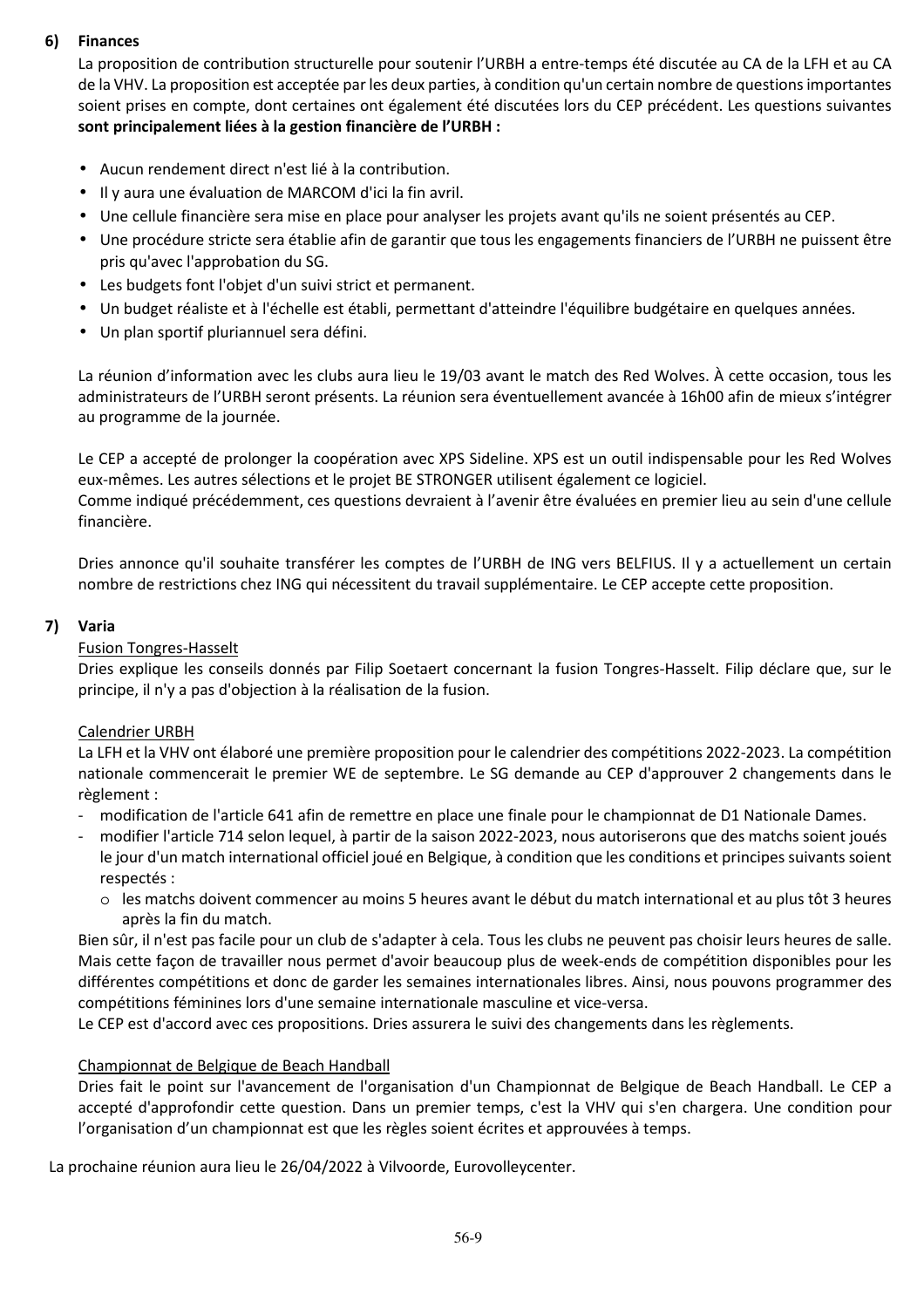

**Présents** : J.L. Dessart, B. Neuville, T. Marique, G. Vivroux, A. Despres, P. Hourez, B. Brasseur, D. Timmermans, T. Pierloot, S. Moonen. **Excusés** : KD. Convents, A. Luisi, I. Paquet. **Absent** : J.C. Hougardy

### **1. Le mot du Président**

Ils l'ont fait !

Nos Red Wolves se sont qualifiés pour les prochains championnats du monde en Pologne et en Suède. Bien sûr, on pourra toujours dire que, sans l'exclusion de la Russie pour les motifs que l'on sait, nous n'y serions sans doute pas arrivés. Mais, ne boudons pas notre plaisir et profitons encore de cette merveilleuse soirée où tout le monde a rempli son rôle à la perfection : joueurs, entraîneurs, public, bénévoles, … sans oublier les professionnels des deux ligues. Maintenant, à nous de faire le maximum pour mettre nos joueurs dans les meilleures conditions possibles pour se préparer à cet événement. Nous avons pris nos responsabilités en décidant de cette contribution au développement de notre sport.

On va enfin parler de notre sport dans les médias. Il appartient aux clubs de surfer sur cette vague pour mettre en place des activités de recrutement. La LFH veillera à vous accompagner dans vos projets au mieux de ses possibilités. Cette activité très positive est complétée par la naissance de Tom chez Isabelle et Jean-Christophe. Nous leur souhaitons tout le bonheur du monde.

Enfin, souhaitons bonne chance au Fémina Visé qui joue la finale de la coupe de Belgique le 09.04.2022. Espérons que le club pourra ajouter une ligne à son magnifique palmarès.

### **2. Approbation du P.V. de la réunion du 22.02.2022**

Aucune opposition n'ayant été transmise dans les 8 jours qui ont suivi l'envoi du P.V. du 22.02.2022 aux administrateurs, celui-ci est approuvé.

### **3. Trésorerie**

#### *\* Situation financière au 28.02.2022*

J-L. Dessart explique que la situation financière actuelle ne permet pas d'avoir une vue claire et précise des finances de la LFH. Ainsi, il propose d'attendre la prochaine réunion du C.A. pour transmettre ces informations aux administrateurs.

#### *\* Budget 2022*

B. Neuville explique la modification du budget qui a dû être faite suite à la diminution du subside « Plan Programme » qui passe de 115 000€ à 100 000 €. Ainsi, l'année 2022 engendrera une perte financière de 15 000 €. Les administrateurs sont d'accord pour présenter ce budget à l'AG ordinaire du vendredi 25 mars.

B. Brasseur demande que la dépense « arbitrage » soit scindée en 2. Une partie du budget est octroyée au chef-arbitre et l'autre partie sert au fonctionnement de l'arbitrage.

### **4. Secrétariat**

#### *\* Présentation de Géraldine Zeimers, professeure en management du sport à l'UCLouvain*

G. Zeimers a marqué son accord pour accompagner la LFH dans sa démarche de réflexion autour de l'éthique et de la bonne gouvernance. Elle fait une présentation PPT de sa proposition qu'elle scinde en 4 étapes :

- création d'un groupe de réflexion
- analyse SWOT de la LFH
- actions et timing d'actions
- évaluation

A la suite de sa présentation et après un échange avec T. Marique, Géraldine suggère que nous nous fassions aider par un étudiant de l'UCLouvain dans notre démarche. Elle pourrait être le relais entre l'université et la LFH. Les administrateurs remercient Géraldine pour sa présentation ; celle-ci leur sera envoyée et B. Neuville fera un retour à Géraldine.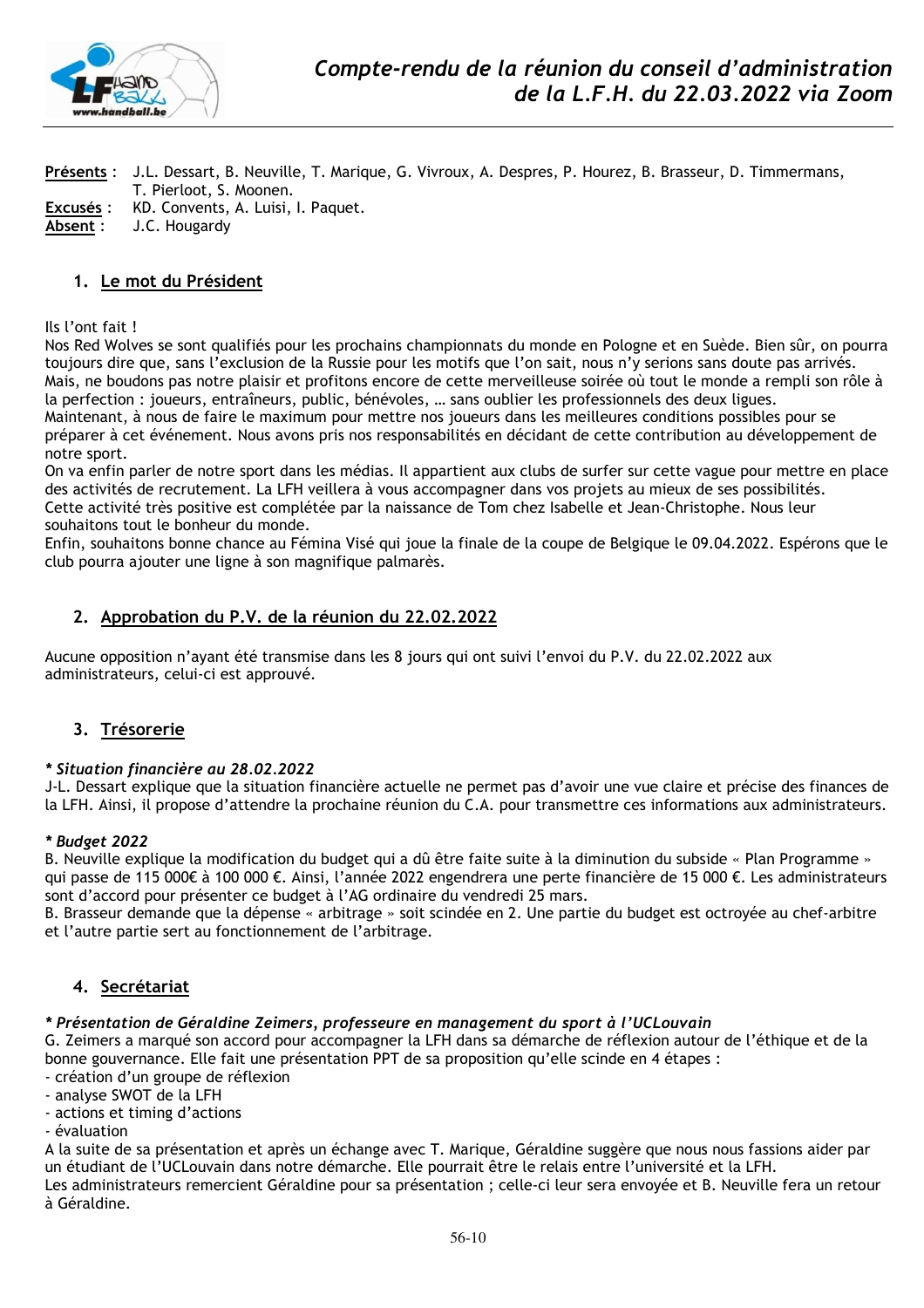# *\* Assemblée Générale ordinaire du 25 mars 2022*

B. Neuville redonne les informations qui concernent l'organisation de l'AG et reprend les différents points importants qui y seront abordés.

# **5. Affaires techniques**

### *\* Centre de Formation*

Les détections ont été organisées ce samedi 12.03.2022. Tout s'est très bien déroulé et nous disposons d'un potentiel intéressant avec notamment deux gardiens et un gaucher.

Le staff gère le dossier et les procédures de réinscription et d'inscription sont en cours. Vu le nombre de places disponibles et le nombre de joueurs inscrits aux détections, certains seront acceptés et d'autres seront retenus comme « réservistes », statut permettant d'intégrer le centre jusque novembre. Le stage d'intégration se déroulera du 16 au 18 août.

### *\* Formations de cadre*

Une formation MSA a été dispensée le dimanche 6 mars et les 7 participants présents ont réussi la formation.

# **6. U.R.B.H.**

### *\* Résultats des Red Wolves*

Le résultat a été à la hauteur de nos espérances. Nos joueurs et le staff ont géré le match de mains de maître. Le public a non seulement répondu présent, mais il a magnifiquement rempli son rôle de 8ème homme.

L'organisation a été à la hauteur de l'événement. J-L. Dessart remercie tous ceux qui se sont investis, professionnels des deux ligues et bénévoles. Un bravo particulier à Dries Boulet qui a géré cela « comme un chef ». D. Timmermans, présent au VIP FANS lors du match, confirme la qualité de cette organisation.

Suite à cette qualification, la recherche de partenaires est d'autant plus importante. B. Brasseur souhaite vraiment que tous les efforts soient faits pour créer de la visibilité autour de l'événement afin de nous apporter de nouveaux sponsors. Pour ce qui concerne l'évaluation de Marcom, J-L. Dessart, après en avoir discuté avec B. Brasseur, suggère de postposer l'évaluation de la cellule pour la laisser travailler en vue du CM2023. Cependant, il faut lui fixer un « objectif chiffré » pour fin d'année. D. Timmermans ajoute qu'il est primordial que le futur budget soit très clairement détaillé. Baudouin et Jean-Luc rassurent les administrateurs quant aux frais que la participation à la CM 2023 engendrerait. Une grande partie de ceux-ci est effectivement prise en charge par l'organisation.

### *\* Réunion du CEP du 08.03.2022*

Le point principal de la réunion a été la discussion relative à la contribution au développement du handball. Les administrateurs de la LFH au CEP ont fait part de leur position, dont les conditions prévues. Ces conditions étaient partagées par les collègues de la VHV.

Suite au CEP, un courrier a été adressé à tous les clubs de l'URBH pour les inviter à une réunion d'explication.

### *\* Réunion avec les clubs pour expliquer la contribution au développement*

Suite à l'invitation qui a été lancée aux clubs, la réunion d'information prévue s'est tenue ce samedi 19.03.2022 à 16 heures à Hasselt. 15 clubs étaient présents à Hasselt et 43 personnes étaient inscrites pour la visio. Malheureusement, un problème technique nous a amenés à reprogrammer une visio le mercredi 23.03 à 20 h.

J-L. Dessart fait un résumé des remarques qui ont été formulées lors de la réunion avec les clubs.

#### *\* Fusion Tongres-Hasselt*

Un avis juridique a été sollicité et rien ne s'oppose à la fusion. Toutefois, certains détails des règlements devront être mis à jour pour clarifier certains points.

### *\* La grille des championnats nationaux 2022-2023*

La finalisation de la grille de championnat est en cours. Les compétitions nationales reprendront le premier week-end de septembre pour se terminer à la fin du mois de mai ou au début du mois de juin 2023.

### *\* Beach handball*

Il est envisagé de créer dès cette année un championnat de Belgique de Beach handball. Des informations complémentaires suivront. Nous pouvons déjà annoncer que les membres d'une même équipe ne devront pas obligatoirement appartenir au même club.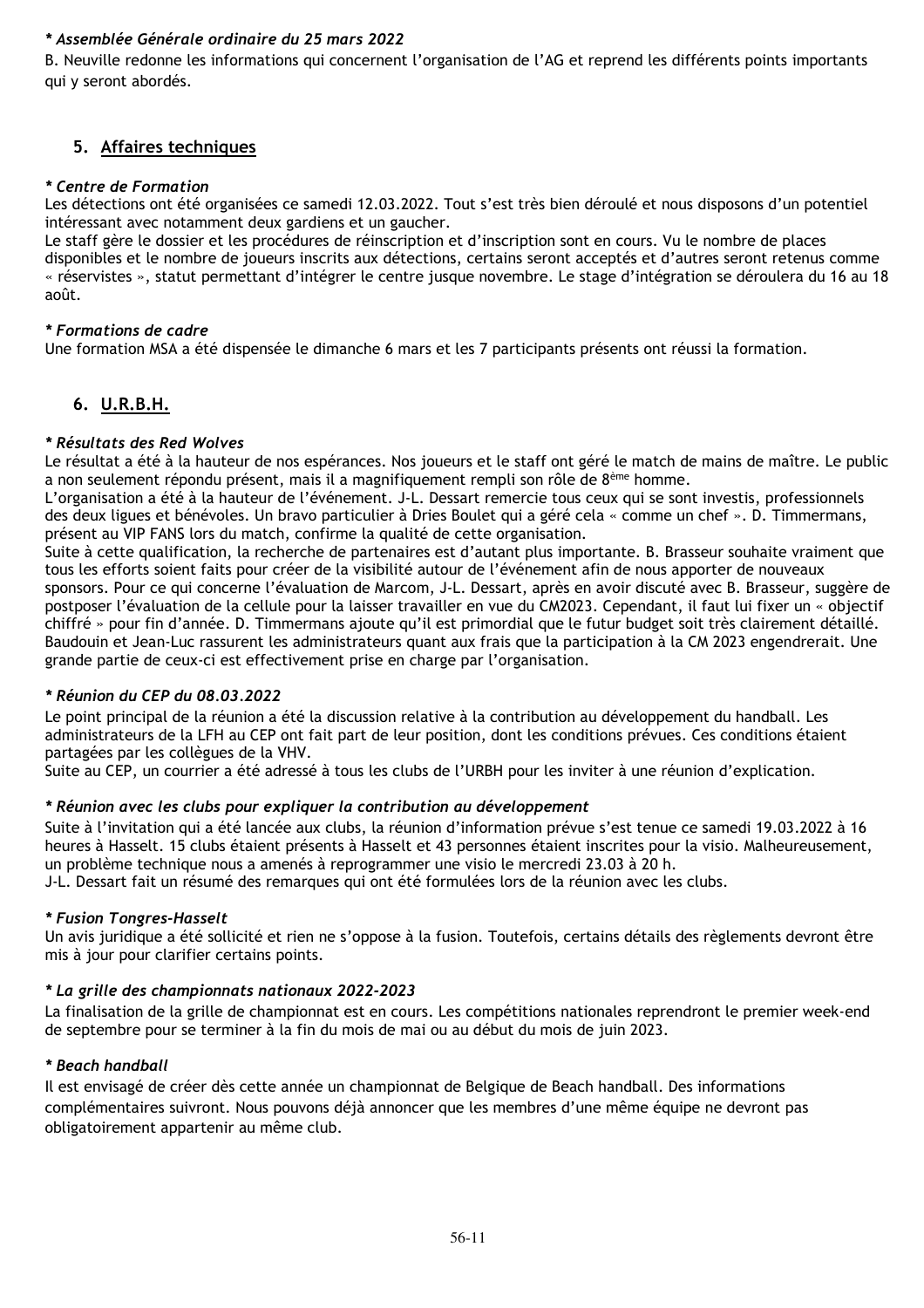# **7. Suivi des dossiers**

### *\* Be+Sports et Nu-Score*

B. Neuville explique que ces projets ont bien avancé depuis la dernière réunion du CA et qu'ils seront utilisés dès la saison 2022-2023. Concernant Nu-Score, une phase de test par les clubs a débuté récemment. Pour Be+Sports, nous travaillerons en 2 phases : une première phase en mai pour l'affiliation des équipes via la plateforme et une seconde phase à partir du 1er août pour l'affiliation des membres.

Cette numérisation de la feuille de match et de la base de données va remanier le travail du secrétariat. Une évaluation de la charge de travail sera fournie aux administrateurs afin de réévaluer la répartition des compétences entre la LFH et les Comités Provinciaux. Dans l'intérêt de tous (membres, clubs, Comités), il est nécessaire de professionnaliser certaines tâches afin de libérer du temps aux membres de Comités pour pouvoir prendre en charge des activités locales et de terrain.

Avec Moodle, nous avons une réelle opportunité de digitalisation des différentes formations, comme c'est le cas pour les formations animateur et initiateur. Dans ce sens, nous proposerons une formation d'officiel de table et nous réfléchissons à digitaliser, en partie, la formation d'arbitre.

# **8. Arbitrage**

### **\* Extension de l'article 17**

B. Neuville a eu un contact avec une connaissance de N. Malmendier, préparateur physique du CF, qui travaille comme juriste pour le SPF Finances. Celle-ci lui fera un retour dès qu'elle aura récupéré toutes les informations nécessaires.

# **9. Divers**

### *\* Candidatures au poste d'administrateur de la LFH*

Alain Luisi a annoncé qu'il ne représentera pas sa candidature au poste d'administrateur. Nous avons ainsi reçu celle de Evelyne Colonius du club de l'Entente du Centre qui a été invitée à la défendre lors de l'AG.

Prochaines réunions, en principe en présentiel, les 03.05 et 14.06.2022 au centre ADEPS de Jambes.

L'Assemblée Générale est programmée au vendredi 25.03.2022 en province de Liège.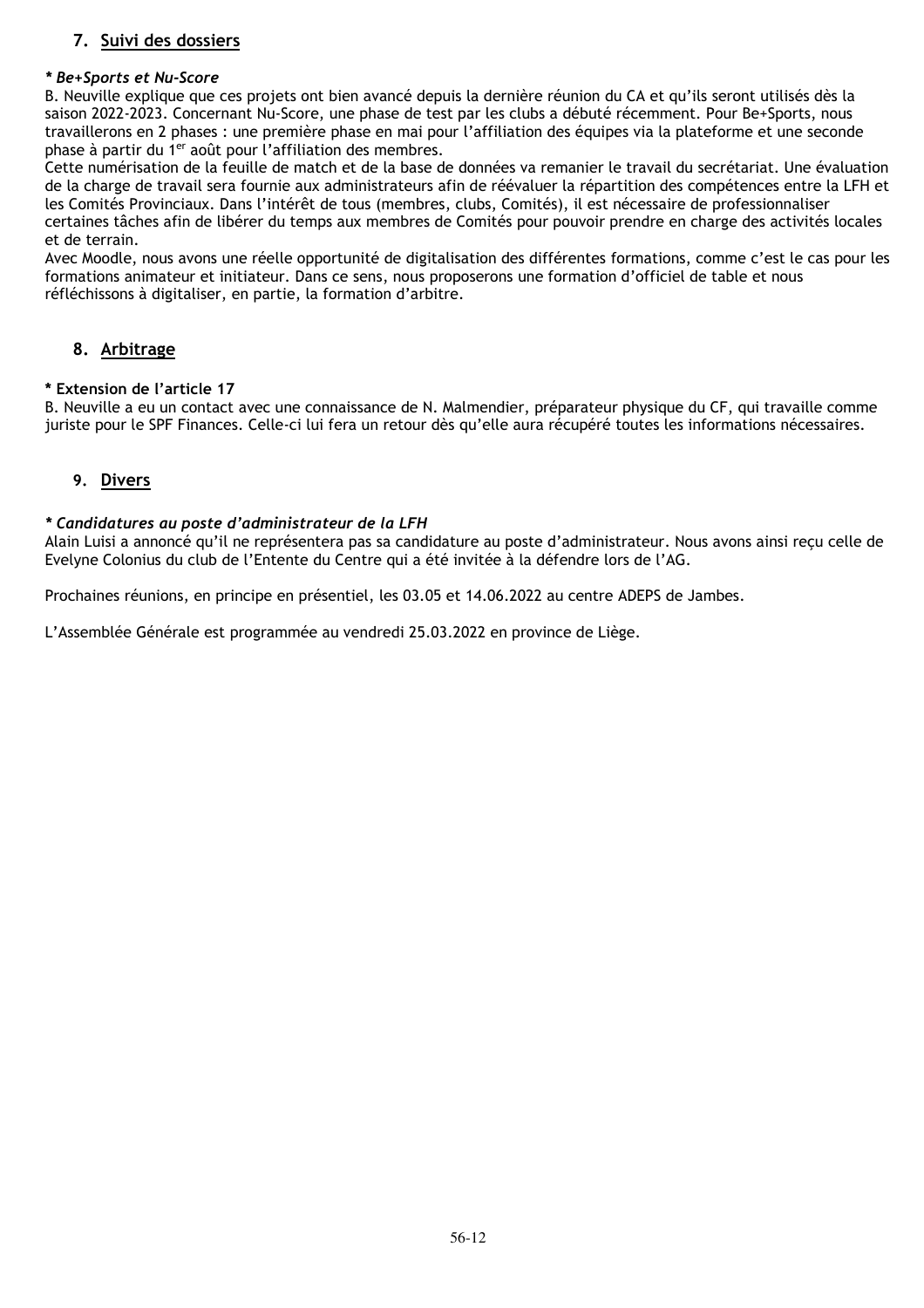# **Compte-rendu de la Commission d'Appel Paritaire Brabant-Hainaut du 8 avril 2022**

**Présents** : A. Jollivet - Ch. Lamblotte (Président de séance) - P. Urbain.

**Concerne** : Rencontre Minimes BH : Floreffe R - Tubize du 5 février 2022.

**Objet** : Appel de JF Hannosset (34354) suite à la décision de la Commission sportive Paritaire du Brabant-Hainaut du 9/3.

**Entendus** : M. Jean-François Hannosset (34354) M. Nicolas Léonet (64929) arbitre de la rencontre

# **Décision** :

Après vérifications, les membres de la Commission d'Appel Paritaire Brabant-Hainaut confirment que la Commission Sportive Paritaire Brabant-Hainaut qui s'est tenue le 9 mars dernier était réglementairement constituée.

Après audition des deux parties, M. JF Hannosset (34354) et M. N. Léonet (64929), l'arbitre de la rencontre, la Commission d'Appel maintient la décision prise par la Commission Sportive du 9 mars dernier de suspendre M. JF. Hannosset (34354) pour cinq (5) journées de compétitions assorties d'une période probatoire de 6 mois.

Ces cinq (5) journées de suspension seront appliquées pendant les cinq (5) premières journées de compétition Minimes Brabant-Hainaut de la saison prochaine (2022-2023).

# **Frais :**

A charge du Waterloo ASH dans lequel JF Hannosset (34354) est affilié :

- Frais de déplacements : 137,15 €
- Frais de réunion : 97 €
- Frais de dossier : 25 €
- Total : 259,15 €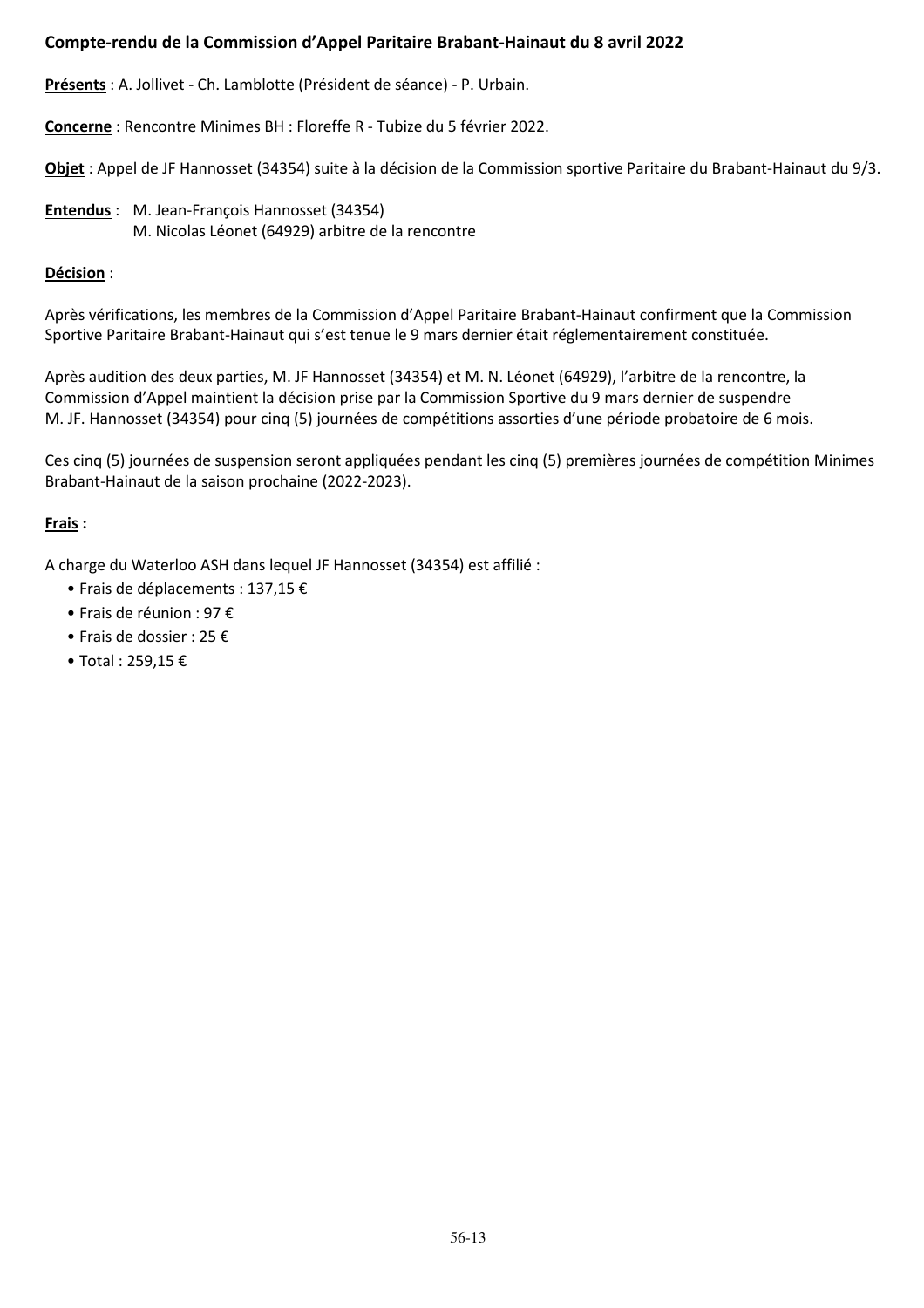### **Calendriers**

### **D1 Nationale Dames**

HB Sint Truiden - KTSV Eupen = dimanche 08.05.22 à 15h45 ≠ 17h30 (Réserve à 17h30 ≠ 15h45) KTSV Eupen - Uilenspiegel HV = samedi 14.05.22 à 18h00 ≠ 20h15 (Réserve à 20h15 ≠ 18h00) HB Sint Truiden - DHC Overpelt = dimanche 15.05.22 à 14h15 ≠ 16h00 HB Sint Truiden - Hubo Initia Hasselt = dimanche 29.05.22 à 14h20 ≠ 16h15

### **D2 Nationale Dames**

Sporting Pelt - DHC Meeuwen qui était prévu le samedi 26.03.22 s'est joué le mardi 26.04.22 à 20h30 ROC Flémalle - DHC Meeuwen prévu le dimanche 08.05.22 à 16h00 se jouera au C.S. Mosa à Engis

### **D1 LFH Messieurs**

**Play-Downs**  United Brussels HC - Waterloo ASH = samedi 07.05.22 à 14h00 au Kinétix Schaerbeek ≠ 08.05.22

**D1 LFH Dames**  Entente du Centre CLH - KTSV Eupen = mercredi 04.05.22 à 20h30 ≠ 22.01.22

### **Commission Paritaire des Championnats Brabant/Hainaut**

**Promotion (Final 4 - 1/2 finales)**  Entente Centre - Tournai se jouera le dimanche 8 mai à 20h00 SHCMSM - HBCCR se jouera le samedi 7 mai à 20h30

### **Minimes (Play-Offs)**

United Brussels - Entente Centre prévu le dimanche 8 mai se jouera le samedi 7 mai à 12h15 au Kinétix SHCMSM - United Brussels prévu le samedi 14 mai à 17h15 se jouera à 18h00

#### **Préminimes (Play-Offs)**

United Brussels - Tubize prévu le dimanche 8 mai se jouera le samedi 7 mai à 11h00 dans la salle de l'Aubier à Evere SHCMSM - United Brussels prévu le samedi 14 mai à 16h00 se jouera à 16h45

### **Commission Provinciale Liégeoise des Championnats - Evolution des calendriers au 01.05.2022**

### **G18 Cadets (Second tour / Groupe A)**

B222 H.B.C.C.R. - Ren. Montegnée = Sa.07.05.2022 à 15:00 h <> 18:00 h. B225 Ren. Montegnée - HC Kraainem = Sa.14.05.2022 à 15:30 h <> 18:30 h. ===> Lieu: Hall omnisports de Grâce-Hollogne.

#### **G16 Minimes (Second tour / Groupe A)**

C226 Ren. Montegnée - HC Visé BM = Di.15.05.2022 à 15:30 h <> Sa.14.05.2022.

### **G14 Préminimes (Second tour / Groupe A)**

D227 Ren. Montegnée - HC Eynatten-Raeren = Di.15.05.2022 à 13:15 h <> Sa.14.05.2022.

#### **Tournois – stages – matches amicaux**

#### **Invitation**

Le HB Sint-Truiden vous invite à participer à son tournoi Jeunes (U8 - U10 - U12) qu'il organise « coronaproof », le dimanche 22 mai 2022 au Sporthal Jodenstraat.

11h00 / 14h00 les Jeunes de 6 à 8 ans 13h00 / 15h30 les Poussins de 8 à 10 ans 14h00 / 15h30 les Poussins de 10 à 12 ans

Infos et inscriptions (attendues pour le 14 mai 2022) : 0477 46 64 84 - romain.martens@telenet.be https://www.handball.be/evenements/tournoi-jeunes-au-hb-sint-truiden

#### **Infos clubs**

**Le secrétariat du HC Kraainem est, jusqu'à nouvel ordre, assuré par** :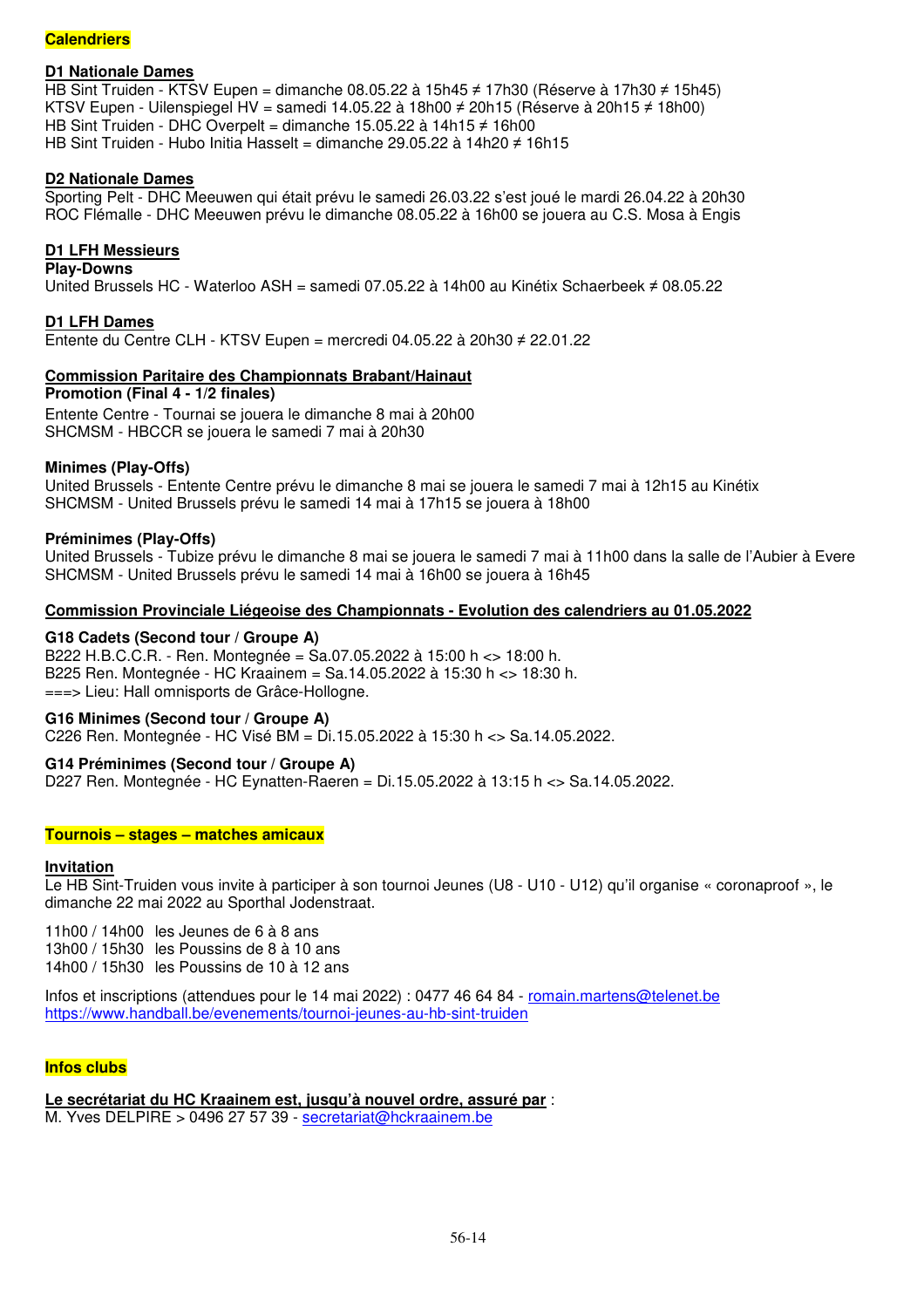### **Arbitrage**

### **A tous nos arbitres et/ou observateurs :**

Les fiches de renseignements pour la saison 2022/2023 sont disponibles sur notre site :

https://www.handball.be/media/pages\_site/Fiche%20renseignements%20arbitre%202022%202023.pdf

https://www.handball.be/media/pages\_site/Fiche%20renseignements%20observateur%202022%202023.pdf

Merci de bien vouloir nous les retourner, dûment complétées et signées, dans les meilleurs délais.

### **Mini-Handball**

**Affiliations au HC Eynatten-Raeren** : Berscheid Keno, Bohn Bria.

### **Trésorerie**

#### **Amende LFH week-end 09/10.04.2022**

Hubo Initia Hasselt - **HB Fémina Visé** : erreur n° de licence Dattolico Nolwen (103064 ≠ 103545).

### **Amendes LFH week-end 23/24.04.2022**

**HC Herstal** - Union Beynoise HB : 20ème rencontre sans licence coach validée pour le niveau considéré. **ROC Flémalle** - Brasschaat HC : 15ème rencontre sans licence coach validée pour le niveau considéré. **ROC Flémalle** - HC Visé BM : 11ème rencontre sans licence coach validée pour le niveau considéré. **Remarque : beaucoup de feuilles ne nous sont pas encore parvenues (grève postale).** 

### **Commission Provinciale Liégeoise des Championnats - Infractions du 18.04.2022 au 24.04.2022**

**Promotion 24.04.2022 KTSV Eupen - HC Malmedy:**  - coach (HC Malmedy) pas de licence pour le niveau considéré (18. rencontre)

# **G18 Cadets (Second tour / Groupe A)**

**24.04.2022 HC Sprimont - HC Amay:**  - HC Amay forfait

#### **G18 Cadets (Second tour / Groupe B) 24.04.2022 KTSV Eupen - HC Visé BM/R:**  - KTSV Eupen forfait

**G16 Minimes (Second tour / Groupe A) 24.04.2022 Union Beynoise - JS/EP Herstal:**  - coach (Union Beynoise) pas de licence pour le niveau jeunes (16. rencontre) **24.04.2022 KTSV Eupen - HC Visé BM:**  - coach (KTSV Eupen) pas de licence pour le niveau jeunes (17. rencontre)

**G16 Minimes (Second tour / Groupe B) 23.04.2022 HC Visé BM/R - Liège HC/R:**  - officiel de table (Delvenne Céline) non porteur de la carte de légitimation (Liège HC/R)

# **G14 Préminimes (Second tour / Groupe A)**

**23.04.2022 HC Amay - HC Eynatten-Raeren:**  - coach (HC Eynatten-Raeren) pas de licence pour le niveau jeunes (17. rencontre) **24.04.2022 HC Sprimont - Union Beynoise:**  - coach (Union Beynoise) pas de licence pour le niveau jeunes (14. rencontre)

#### **G14 Préminimes (Second tour / Groupe B)**

**23.04.2022 J. Jemeppe - JS/EP Herstal:** 

- J. Jemeppe forfait

# **24.04.2022 HC Verviers - HC Sprimont/R:**

- absence licence Houben Christina (HC Sprimont/R)

- absence délégué au terrain

### **G12 Poussins (Second tour)**

**24.04.2022 HC Malmedy - HC Visé BM:** 

- officiel de table (Bleus Jean-Pol) non porteur de la carte de légitimation (HC Malmedy)

### **24.04.2022 ROC Flémalle/R - Union Beynoise:**

- coach (ROC Flémalle/R) pas de licence pour le niveau jeunes (15. rencontre)

- coach (Union Beynoise) pas de licence pour le niveau jeunes (14. rencontre)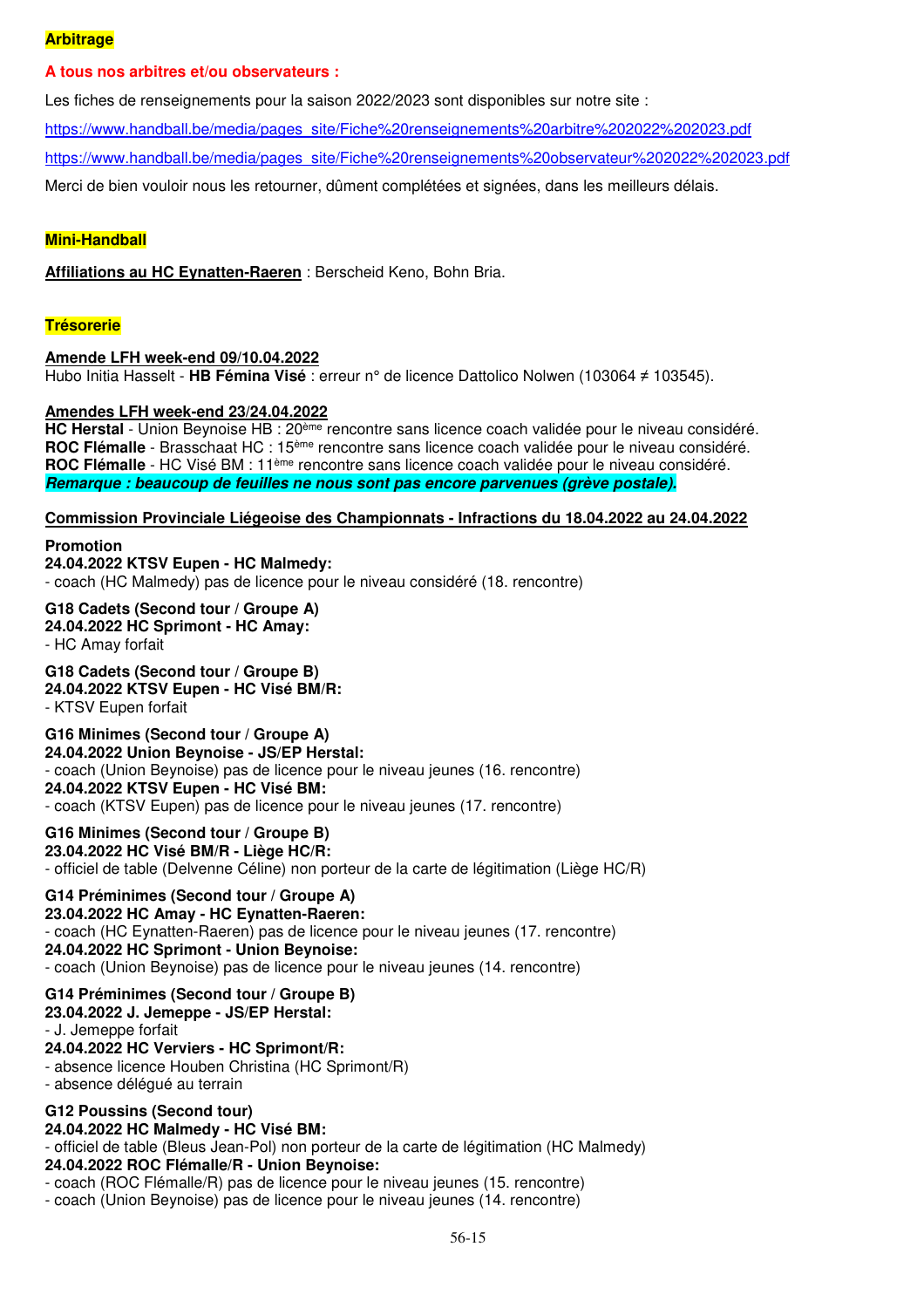





# **TOURNOI DES SELECTIONS PROVINCIALES - FLERON**

# 1<sup>er</sup> mai 2022

ADRESSE : Avenue de l'Espace Sport, 4 - 4620 Fléron

MATCH = 25' (sans arrêt de chrono) + 1 time-out (1') + 10' entre les matchs COMPTAGE AUX POINTS / SI EGALITE  $\rightarrow$  GOALAVERAGE.

## A, B, C,... représentent le classement après le 1er tour: A=1er.

| 1 <sup>er</sup> TOUR GARCONS - TERRAIN PARQUET |                 |              |                    |               |              |
|------------------------------------------------|-----------------|--------------|--------------------|---------------|--------------|
| POULE <sub>1</sub><br><b>POULE2</b>            |                 |              |                    |               |              |
|                                                | LIEGE 1         |              | <b>AVB</b>         |               |              |
|                                                | <b>LIMB</b>     |              | <b>BH</b>          |               |              |
|                                                | $\rm{OW}$       |              | LIEGE <sub>2</sub> |               |              |
| <b>HEURE</b>                                   | <b>MATCH</b>    | <b>SCORE</b> | <b>HEURE</b>       | <b>MATCH</b>  | <b>SCORE</b> |
| 10 <sub>H</sub>                                | $LIEGE1 - LIMB$ | $7-19$       | 10H35              | $AVB - BH$    | $17-9$       |
| 11H10                                          | $OW-LIMB$       | $8 - 14$     | 1H45               | $LIEGE 2-BH$  | $11 - 18$    |
| 12H <sub>20</sub>                              | $OW-LIEGE1$     | $13 - 16$    | 2H55               | LIEGE 2 - AVB | $7 - 11$     |

| 2 <sup>ème</sup> TOUR GARCONS - TERRAIN PARQUET |                                                    |              |                  |                                                            |              |
|-------------------------------------------------|----------------------------------------------------|--------------|------------------|------------------------------------------------------------|--------------|
|                                                 | POULE <sub>1</sub><br>3ères EQUIPES<br>$A - B - C$ |              |                  | <b>POULE2</b><br><b>3 EQUIPES SUIVANTES</b><br>$D - E - F$ |              |
| <b>HEURE</b>                                    | <b>MATCH</b>                                       | <b>SCORE</b> | <b>HEURE</b>     | <b>MATCH</b>                                               | <b>SCORE</b> |
| 13H30                                           | $LIMB - AVB$                                       | $17 - 14$    | 14H05            | $Lg1 - OW$                                                 | $15 - 14$    |
| 14H40                                           | $BH-LIMB$                                          | $11 - 16$    | 15H15            | $OW-Lg2$                                                   | $11 - 13$    |
| 15H50                                           | $AVB - BH$                                         | $17-19$      | 15H50 (Terrain2) | $Lg2-Lg1$                                                  | $11 - 15$    |

| <b>FILLES - TERRAIN 2</b> |                   |                 |  |  |  |
|---------------------------|-------------------|-----------------|--|--|--|
| <b>HEURE</b>              | <b>MATCH</b>      | <b>RÉSULTAT</b> |  |  |  |
| <b>10H</b>                | AVB - LIMB 1      | $10 - 19$       |  |  |  |
| 10H35                     | $LIMB 2 - OW$     | $11 - 6$        |  |  |  |
| 11H10                     | $OW - AVB$        | $9 - 20$        |  |  |  |
| 11H45                     | $LIMB 1 - LIMB 2$ | $20 - 10$       |  |  |  |
| 12H20                     | $IIMB 2 - AVB$    | $14 - 10$       |  |  |  |
| <b>12H55</b>              | $OW-LIMB1$        | $7 - 8$         |  |  |  |
| 13H30                     |                   |                 |  |  |  |
| 14H05                     | $LIMB1 - LIMB2$   | $13 - 12$       |  |  |  |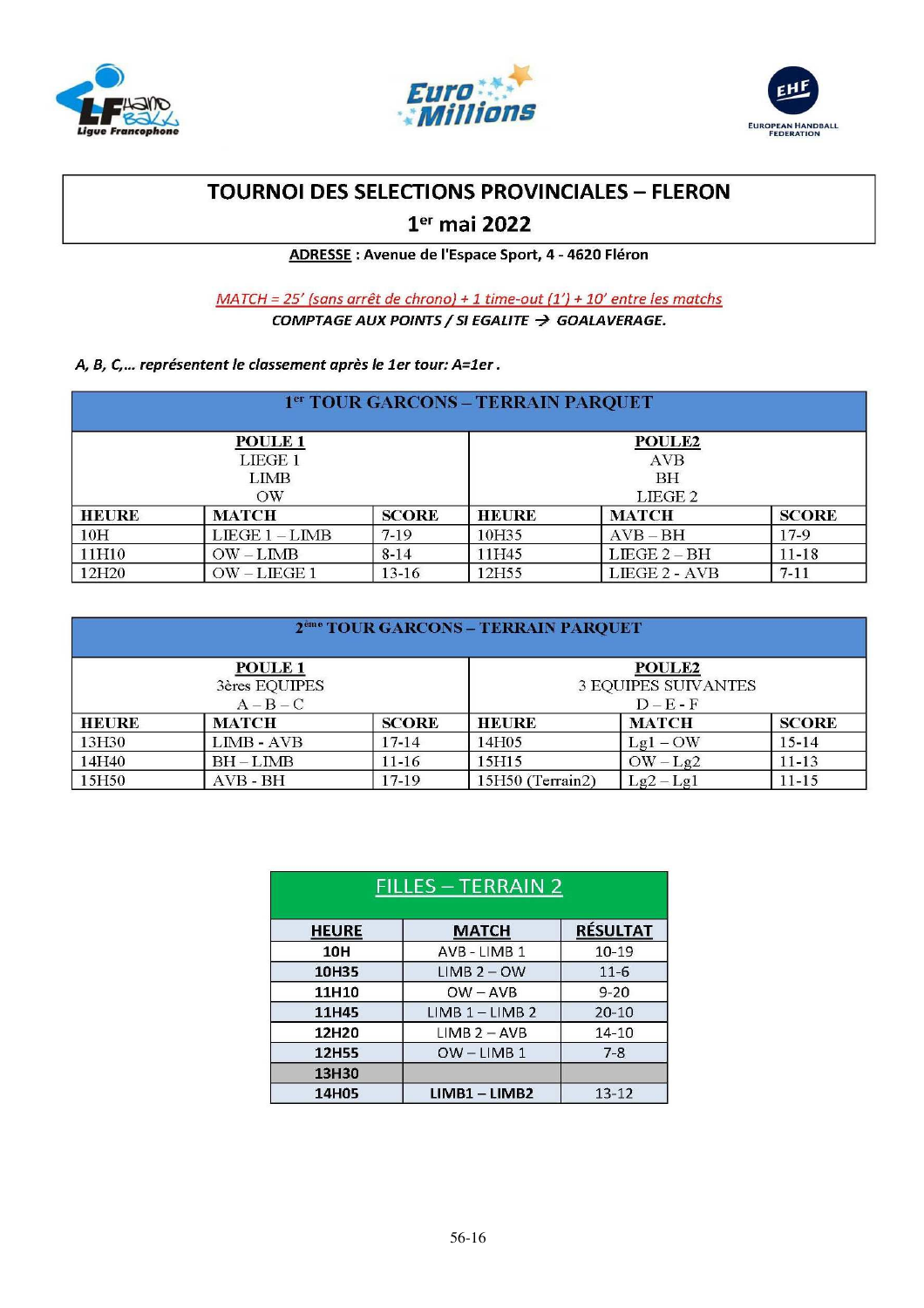# **SELECTION NATIONALE MEN 18 (2004-2005)**

### **Direction**

Entraîneurs : Pennelle Thomas - Platteeuw Frank Kiné : Vieira Cédric Délégué : De Brauwer Alex Direction technique : Kranzen Michel - Vandeberg Jonathan



### **Programme**

Tournoi international de Marcq-en-Baroeul (F) du 4 au 6 juin 2022 Adresse du jour : Complexe Sportif David Douillet - 5, rue des Entrepreneurs - 59700 Marcq-en-Baroeul (France)

| Sa 04.06 | RDV sur place à 9h00<br>Matches<br>Nuitée |
|----------|-------------------------------------------|
| Di 05.06 | Matches<br>Nuitée                         |

Lu 06.06 Matches

### **Ne pas oublier**

Matelas, sac de couchage, carte d'identité, carte européenne assurance maladie, ballon, équipement URBH, masques bucaux (à porter dans la salle sportive), formulaire d'autorisation à voyager à l'étranger signé par les parents.

### **Attention**

Le tournoi a lieu en même temps que les finales URBH des Jeunes. En cas de conflit, veuillez prendre contact avec le staff.

### **Joueurs sélectionnés**

| Bielen Jasper                                                                         | Hubo Initia Hasselt                                                                   | Detailleur Woot                                 | Elita Lebbeke                                    |
|---------------------------------------------------------------------------------------|---------------------------------------------------------------------------------------|-------------------------------------------------|--------------------------------------------------|
| Carrillo Rojas Hugo                                                                   | Renaissance Montegnée                                                                 | Dubuc Alexandre                                 | <b>HC Sprimont</b>                               |
| <b>Cornellis Lennert</b>                                                              | Elita Lebbeke                                                                         | Kieffer Heuls Jules                             | <b>EHC Tournai</b>                               |
| Daniels Victor                                                                        | Handbal Tongeren                                                                      | Kriescher Kaj                                   | TSV Dormagen (D)                                 |
| De Wit Nathan                                                                         | Union Beynoise HB                                                                     | Maes Pierre-Loup                                | HC Visé BM                                       |
| Debie Iyani                                                                           | HC Eeklo                                                                              | Riské Dree                                      | Sajsa HC                                         |
| Decloux Romuald                                                                       | Renaissance Montegnée                                                                 | Trari Badr                                      | Sasja HC                                         |
| Deekens Nils                                                                          | <b>Sporting Pelt</b>                                                                  | Verbeke Rémie                                   | HBC Izegem                                       |
| <b>Réserve</b><br>Assadik Marwan<br>Fodderie Denzel<br>Herremen Jurian<br>Meyvis Nils | <b>HC</b> Herstal<br>Hubo Initia Hasselt<br>Apolloon Kortrijk<br><b>Braaschaat HC</b> | Mikovic Matija<br>Oosters Zico<br>Verhoeven Bas | <b>HC Rhino Turnhout</b><br>Sasja HC<br>Sasja HC |

### **Blessé**

Gonnissen Tiel Apolloon Kortrijk

# **Suite des activités juin / juillet / août 2022**

Juin Préparation physique organisée 27/29.07 Préparation CE 05/13.08 CE Men 18

### **En cas de blessure ou d'indisponibilité, merci de bien vouloir contacter les entraîneurs**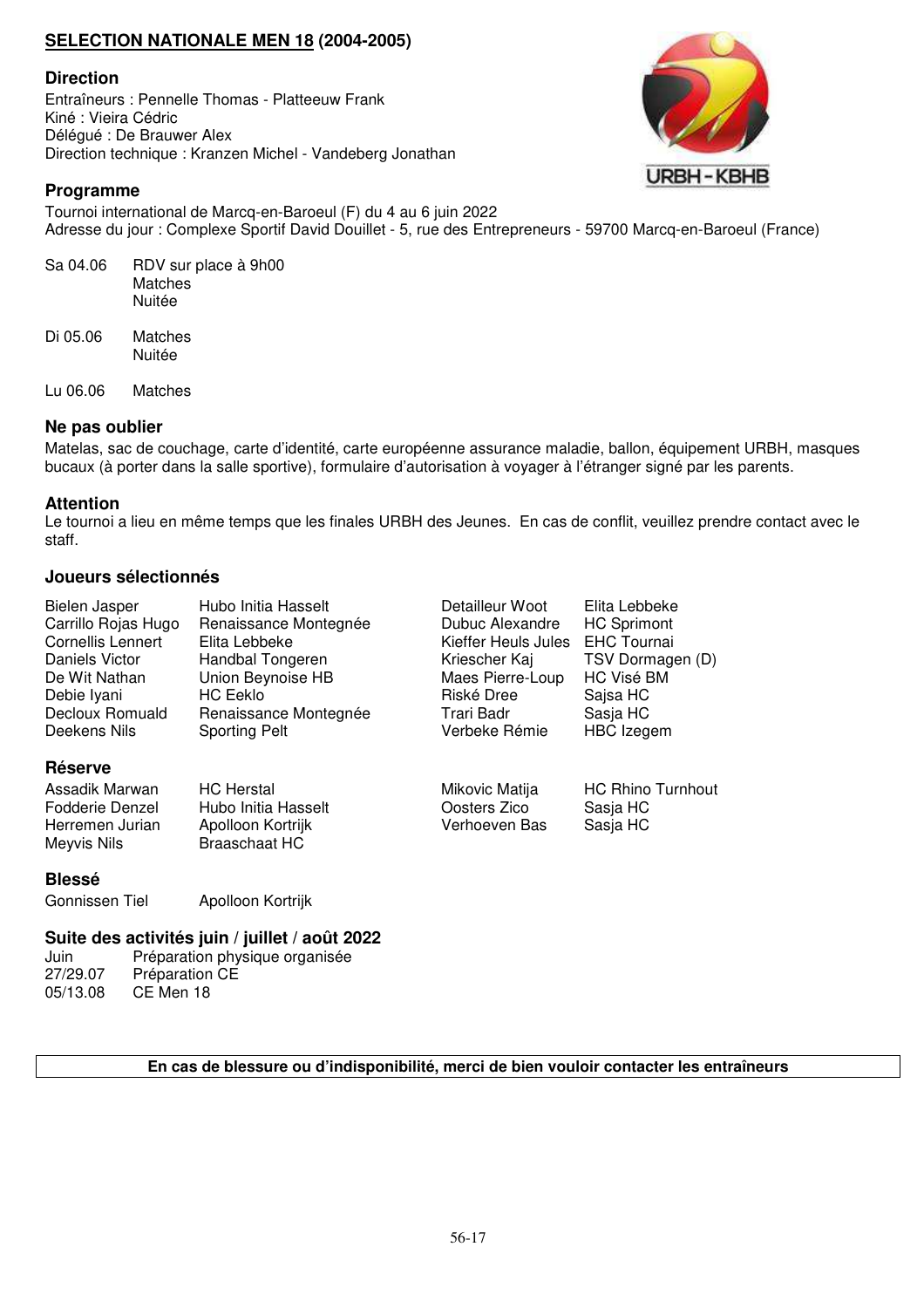